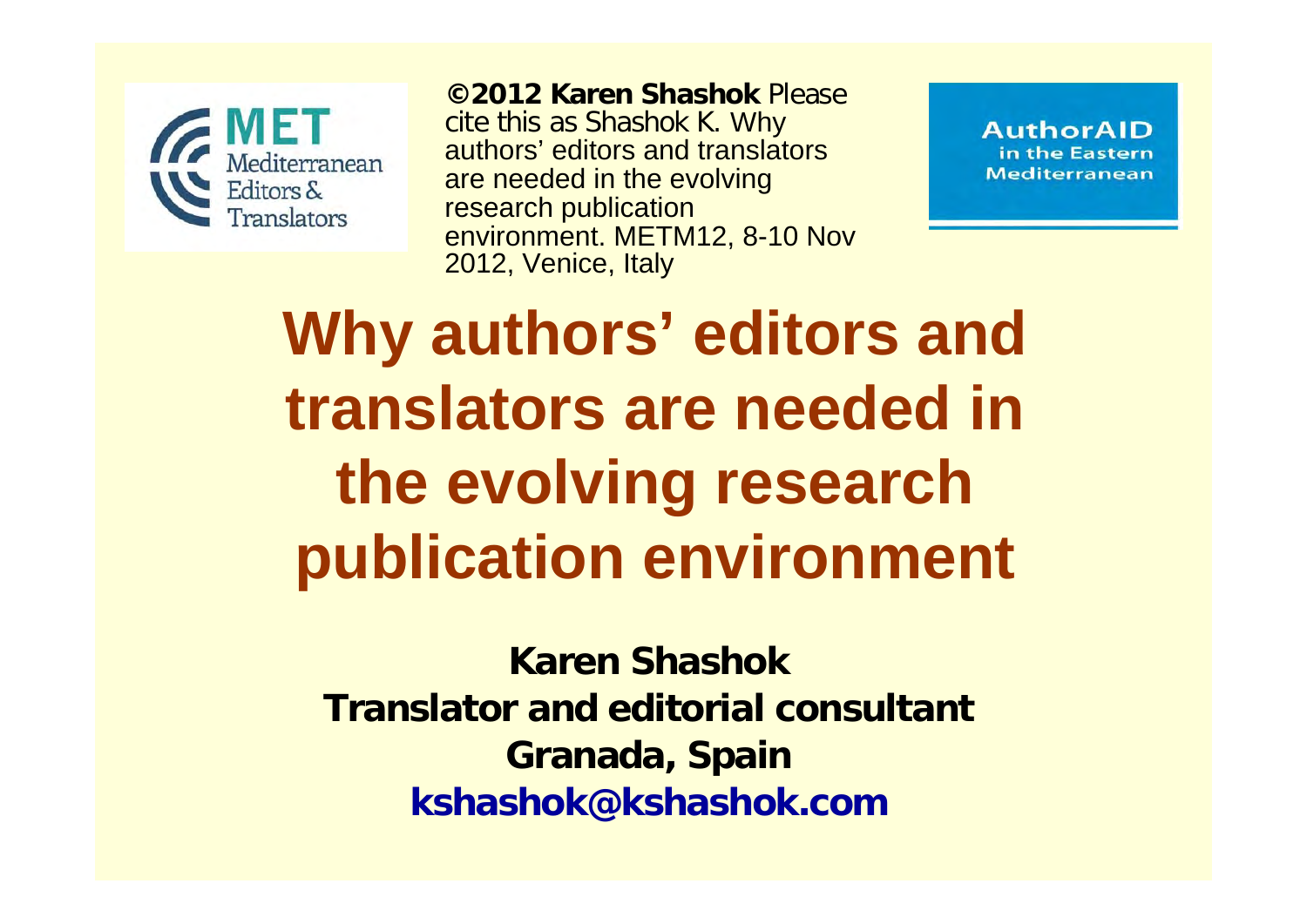## **1. Globalization of research: demographics**

[http://www.globalsherpa.org/research](http://www.globalsherpa.org/research-science-technology-international)[science-technology-international](http://www.globalsherpa.org/research-science-technology-international)

[http://www.science-metrix.com/30years-](http://www.science-metrix.com/30years-Paper.pdf)[Paper.pdf](http://www.science-metrix.com/30years-Paper.pdf)

[http://scholarone.com/media/pdf/GlobalPubli](http://scholarone.com/media/pdf/GlobalPublishing_WP.pdf)  [shing\\_WP.pdf](http://scholarone.com/media/pdf/GlobalPublishing_WP.pdf)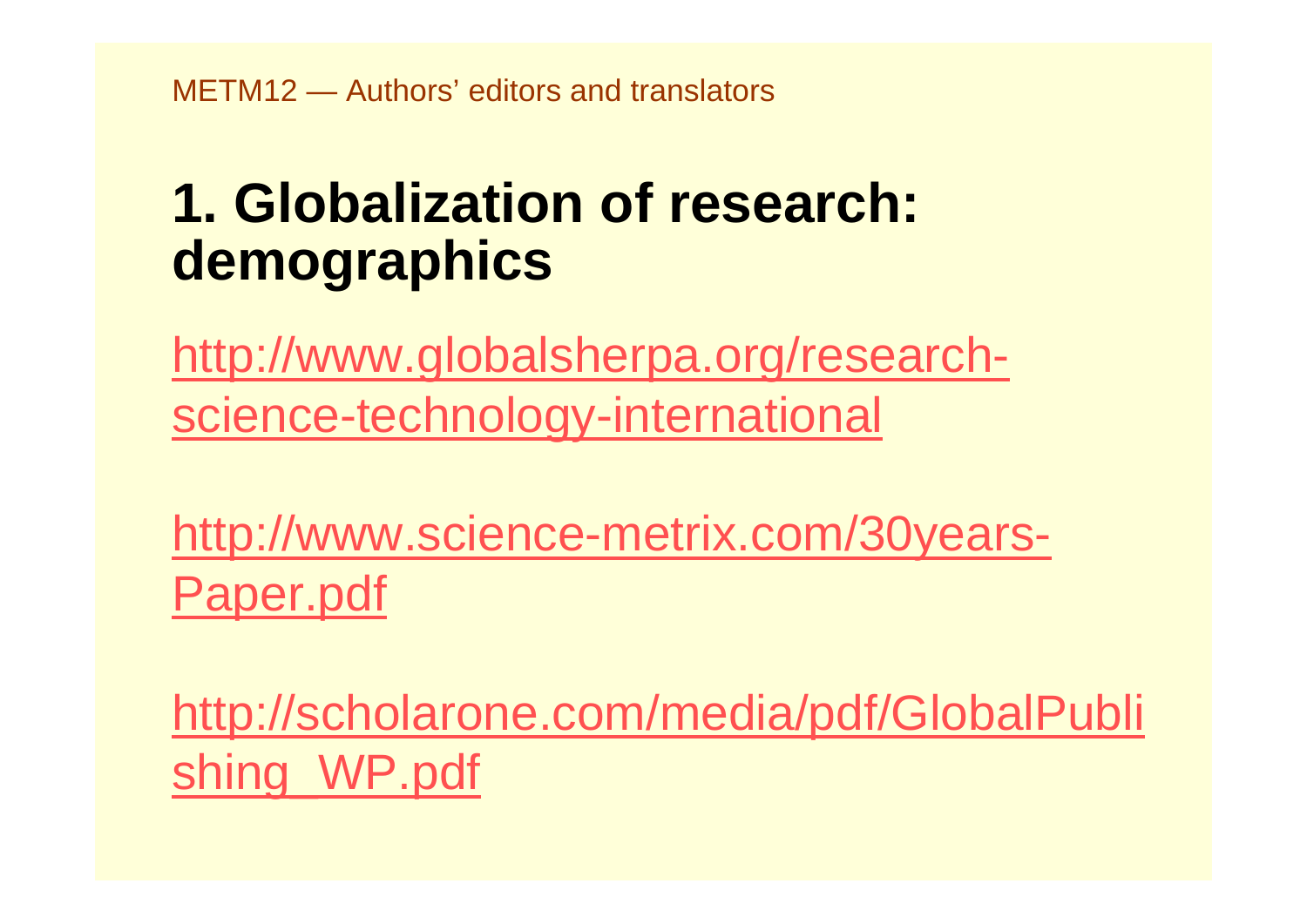## **Emerging research centers**

- BRICs countries: Brazil Russia India China
- Eastern Mediterranean region: Turkey Iran
- Asia: Indonesia South Korea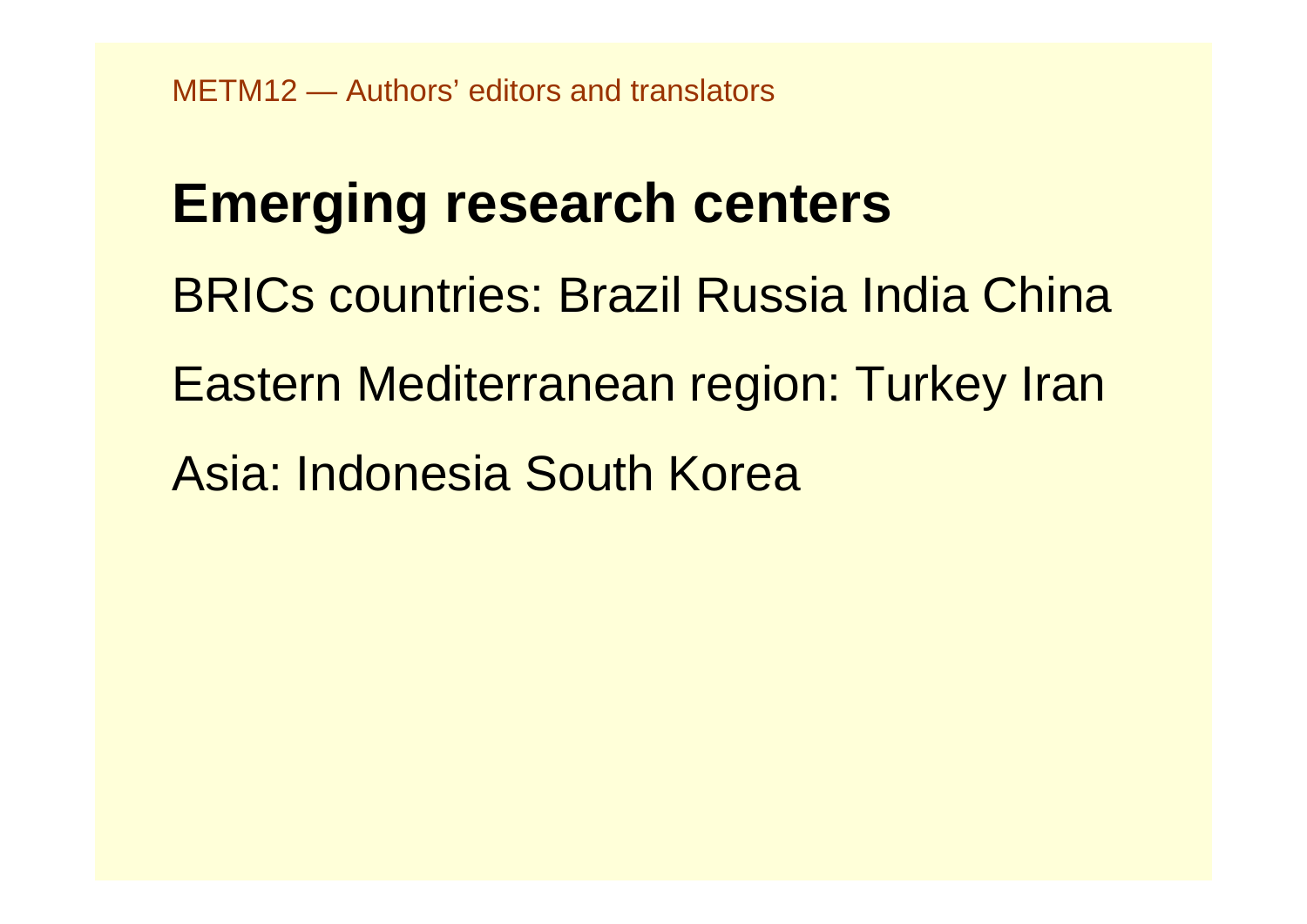## **Globalization of research: international collaboration**

Knowledge, Networks and Nations [http://royalsociety.org/uploadedFiles/Royal\\_](http://royalsociety.org/uploadedFiles/Royal_Society_Content/policy/publications/2011/4294976134.pdf)  [Society\\_Content/policy/publications/2011/42](http://royalsociety.org/uploadedFiles/Royal_Society_Content/policy/publications/2011/4294976134.pdf)  [94976134.pdf](http://royalsociety.org/uploadedFiles/Royal_Society_Content/policy/publications/2011/4294976134.pdf)

Scientific progress will require more intense international collaboration.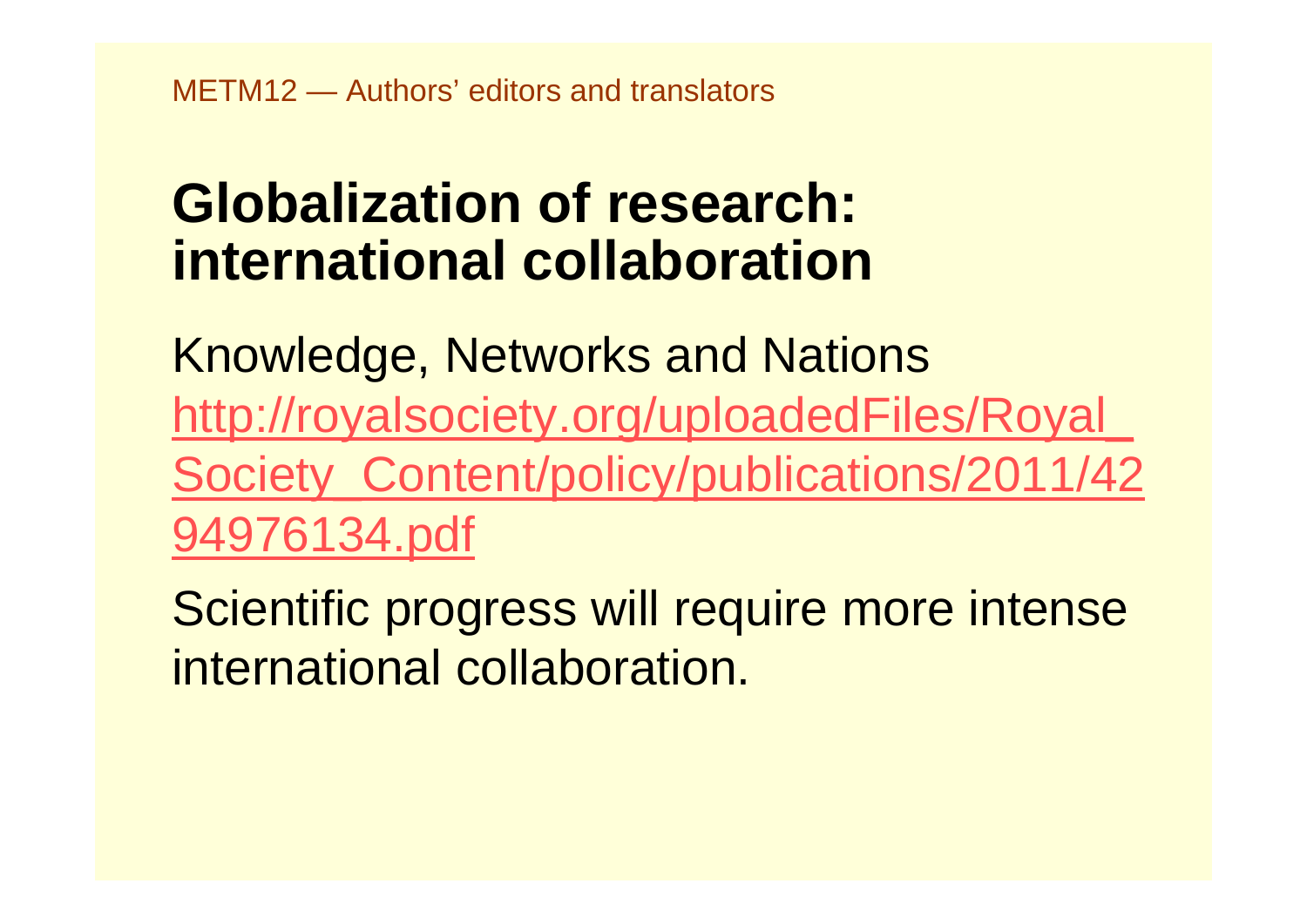### **Globalization of research: international collaboration**

Algiers Declaration 2009 (WHO, African Regional Office) [http://ahm.afro.who.int/issue12/pdf/AHM12P](http://ahm.afro.who.int/issue12/pdf/AHM12Pages53to64.pdf)  [ages53to64.pdf](http://ahm.afro.who.int/issue12/pdf/AHM12Pages53to64.pdf)

Calls for national, regional and international collaboration to "reinforce the availability, quality and use of knowledge to improve their people's health"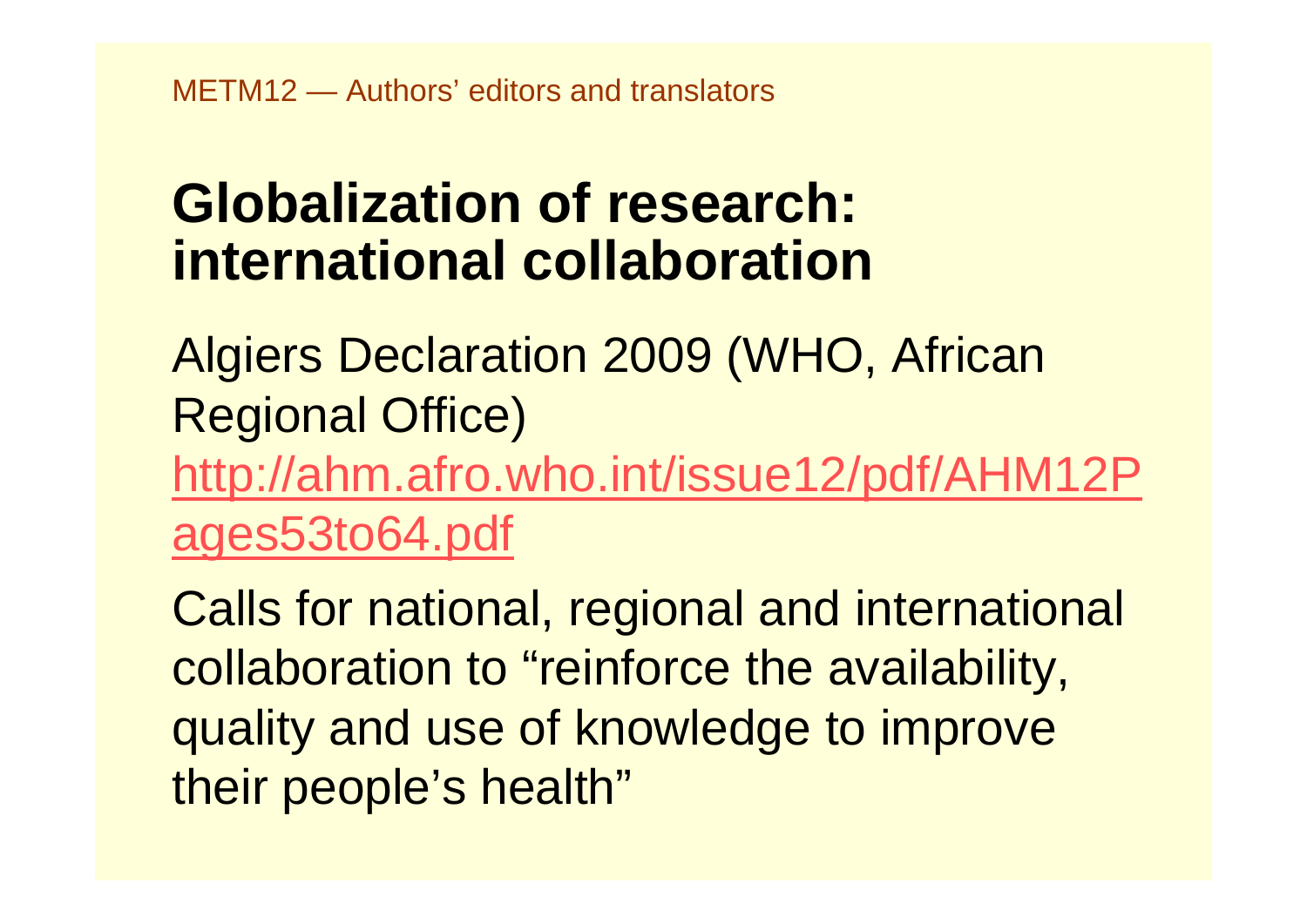### **Global publishing: changes in submission trends and the impact on scholarly publishers**

"…language barriers can make it difficult to make even an initial decision on whether to continue a manuscript through the peer review process."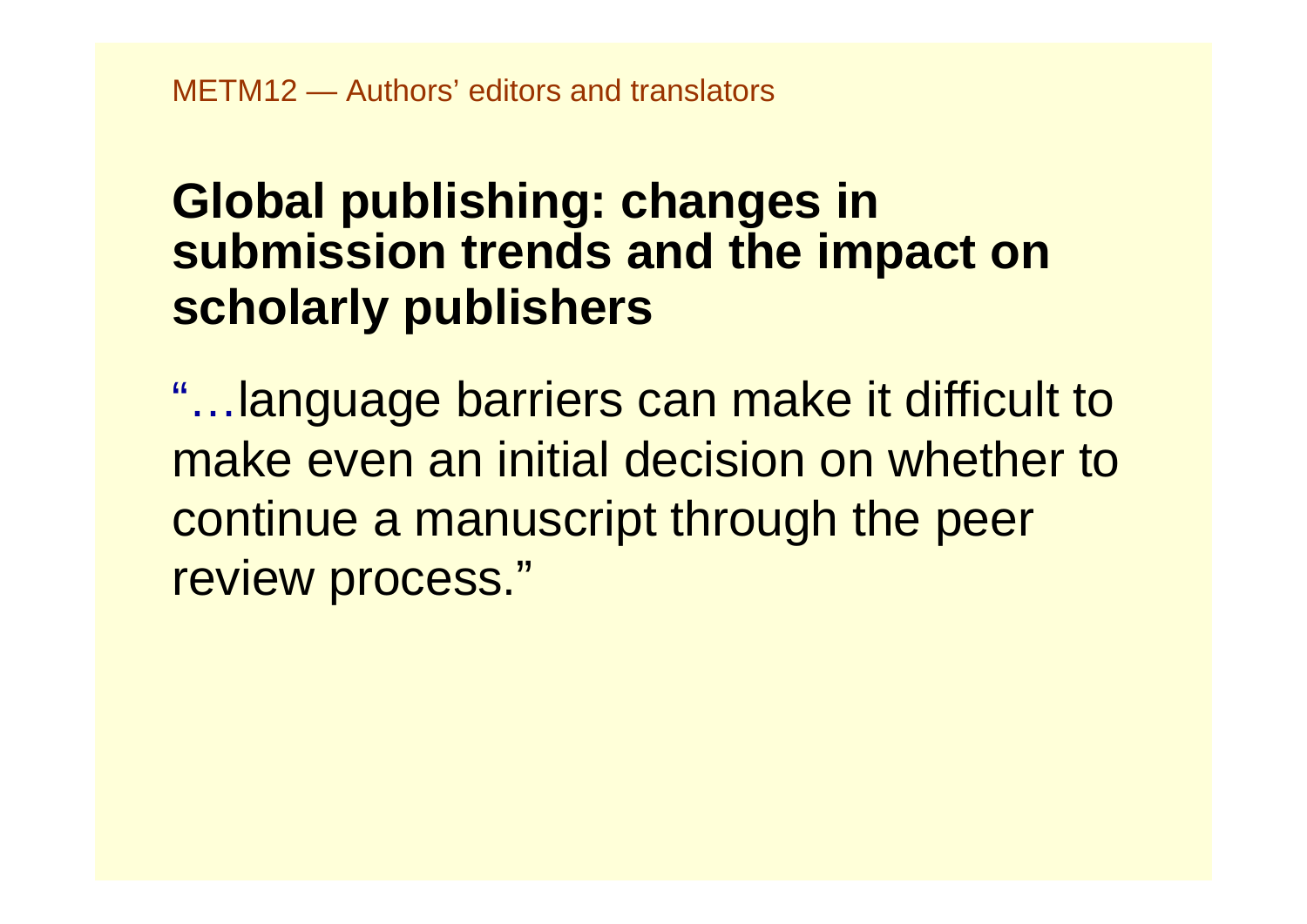### **Global publishing: changes in submission trends and the impact on scholarly publishers**

"With the rise in research from emerging regions, reviewing submissions from nonnative English speaking authors can present real problems for publishers."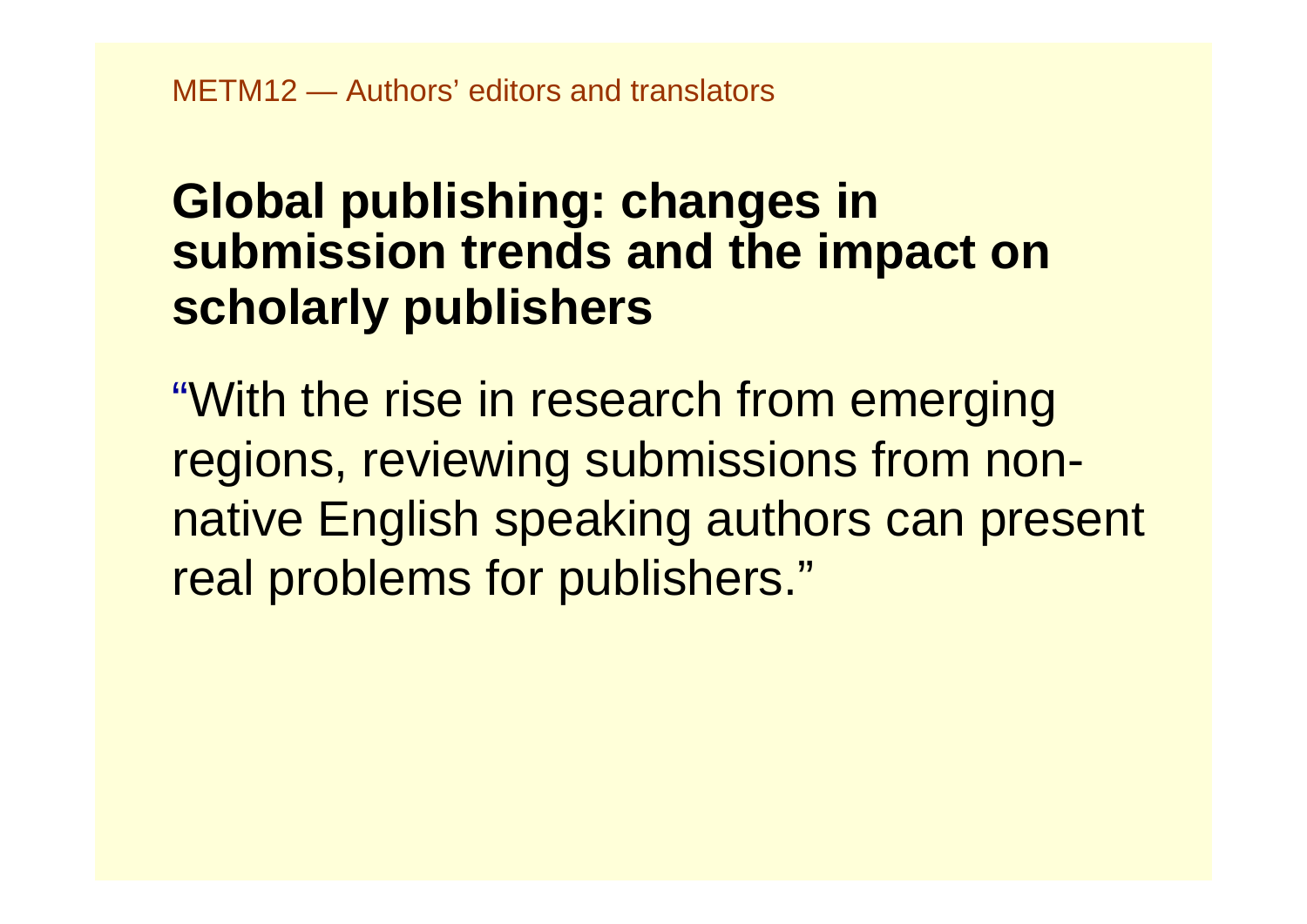### **2. Disappearance of free editorial support from publishers**

Explosion in the number of authors seeking publication in English, the number of journals and the number of manuscripts needing review and editing.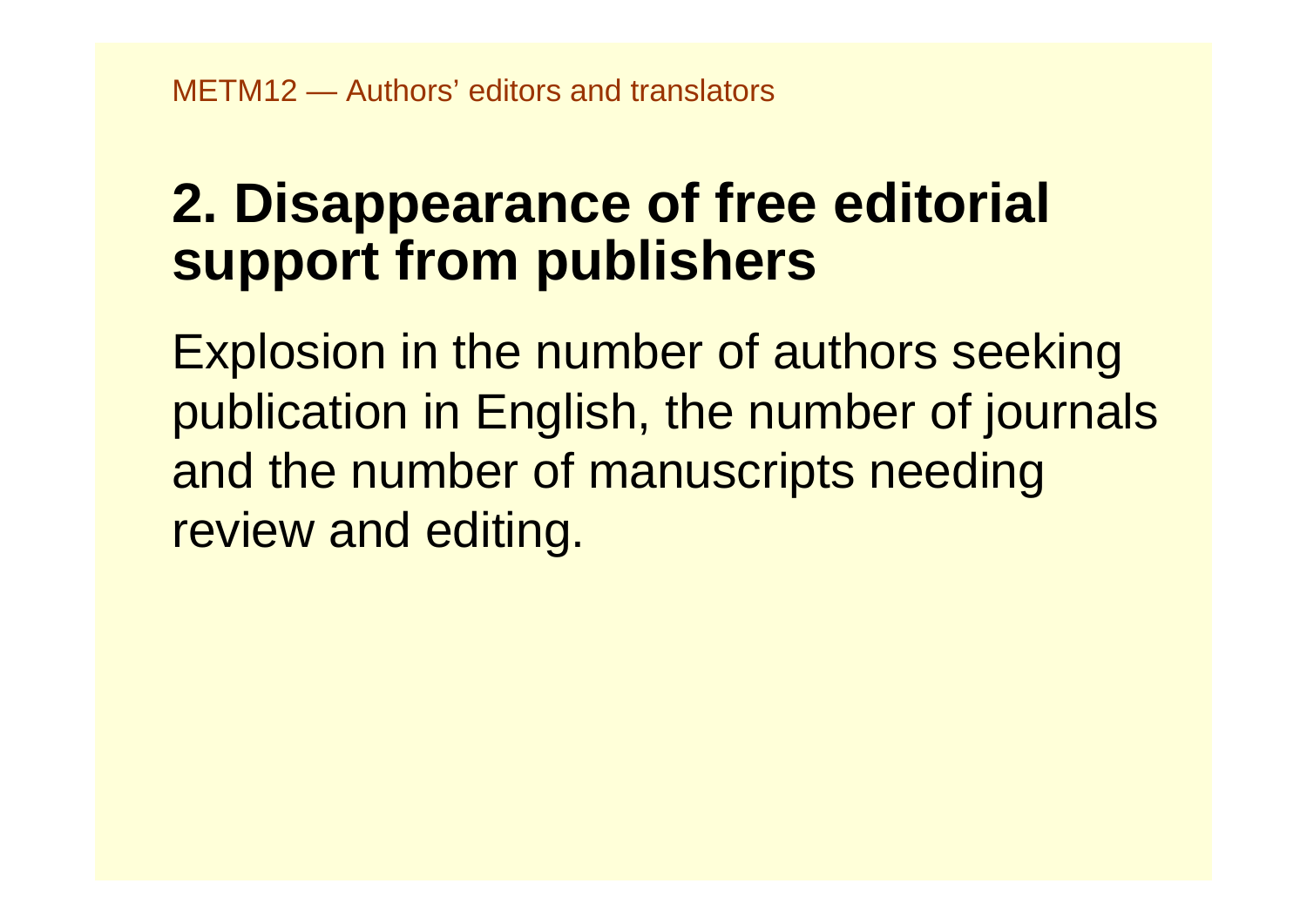### **Disappearance of free editorial support from publishers**

Pressure on journals to screen out and reject as many manuscripts as possible before they enter the system and consume resources

Reasons for rejection without review?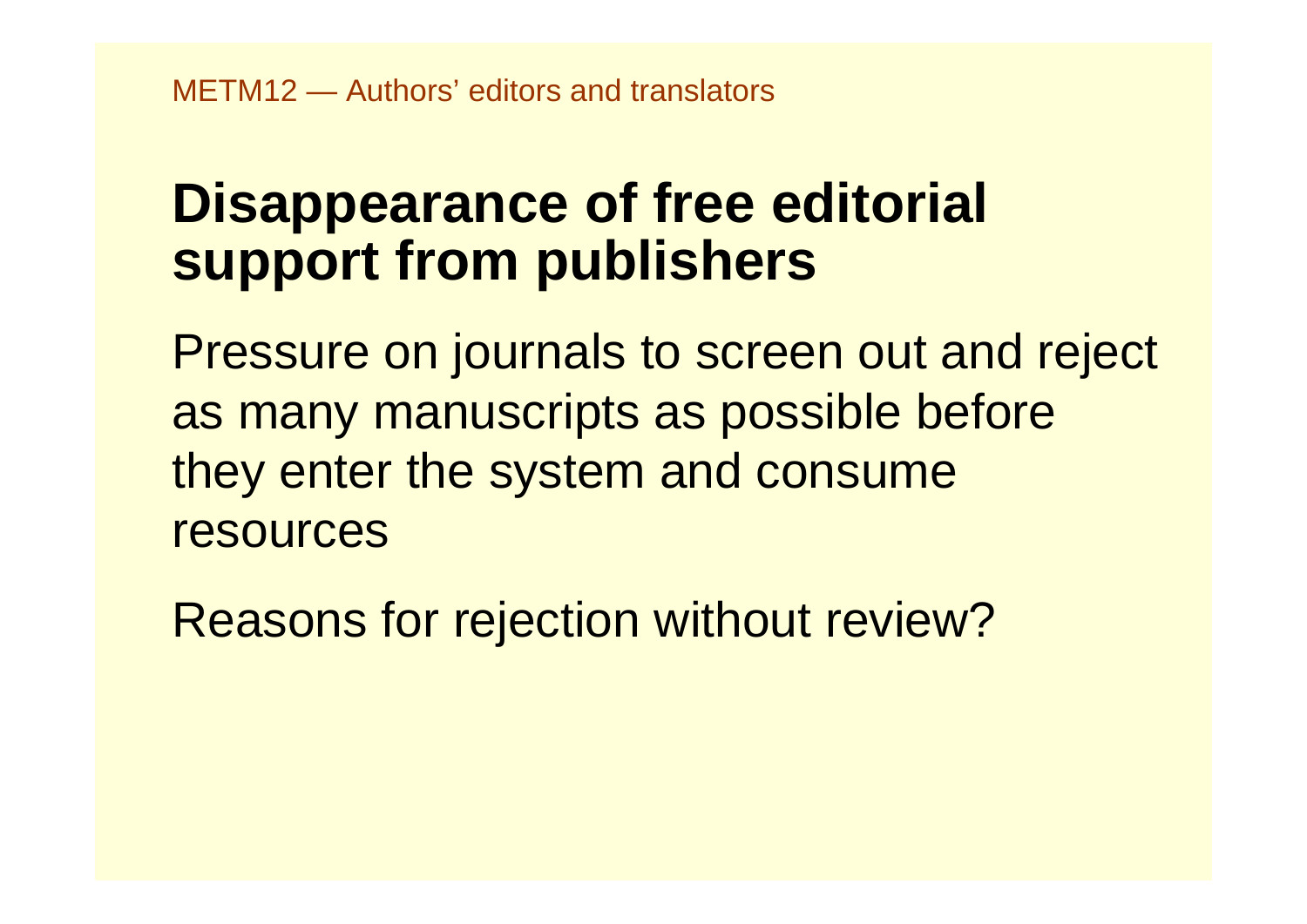### **Disappearance of free editorial support from publishers**

Reviewers and editors no longer edit nonnative English and may reject manuscripts that need "too much" editing even if the content is appropriate for the journal and even if the science looks sound.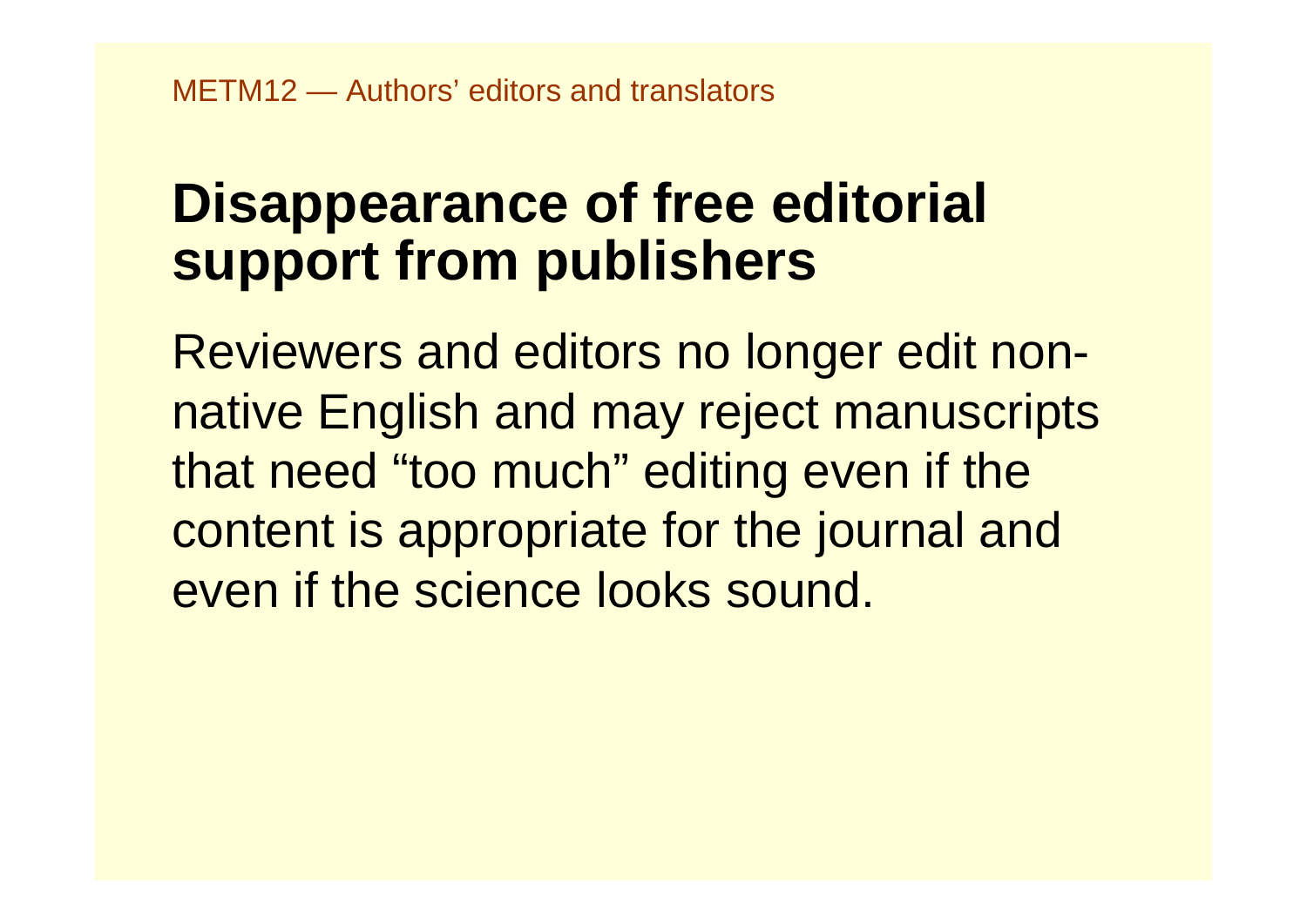[http://scholarlykitchen.sspnet.org/2011/02/15](http://scholarlykitchen.sspnet.org/2011/02/15/editors-for-hire/)  [/editors-for-hire/](http://scholarlykitchen.sspnet.org/2011/02/15/editors-for-hire/)

"Responding to a steady rise in submissions from non-English countries – particularly from countries undergoing unprecedented scientific growth – many publishers are eager to steer authors to commercial English-language editing companies rather than provide these services themselves."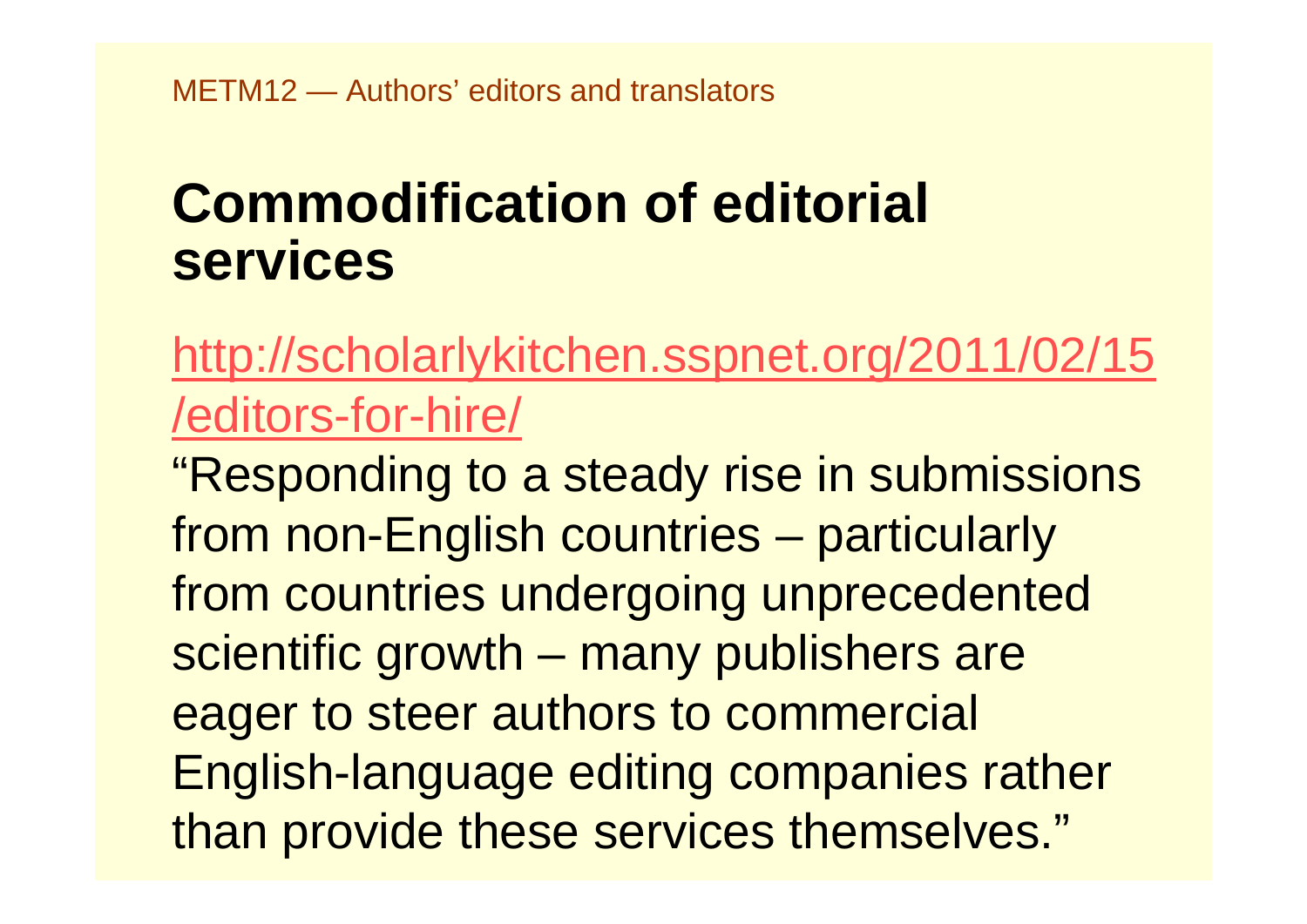Elsevier Webshop <http://webshop.elsevier.com/> Springer Copyediting and language polishing [http://www.springer.com/authors/journal+aut](http://www.springer.com/authors/journal+authors/helpdesk?SGWID=0-1723213-12-817308-0)  [hors/helpdesk?SGWID=0-1723213-12-](http://www.springer.com/authors/journal+authors/helpdesk?SGWID=0-1723213-12-817308-0)  [817308-0](http://www.springer.com/authors/journal+authors/helpdesk?SGWID=0-1723213-12-817308-0) Wiley-Blackwell Author Services [http://authorservices.wiley.com/bauthor/engli](http://authorservices.wiley.com/bauthor/english_language.asp)  language.asp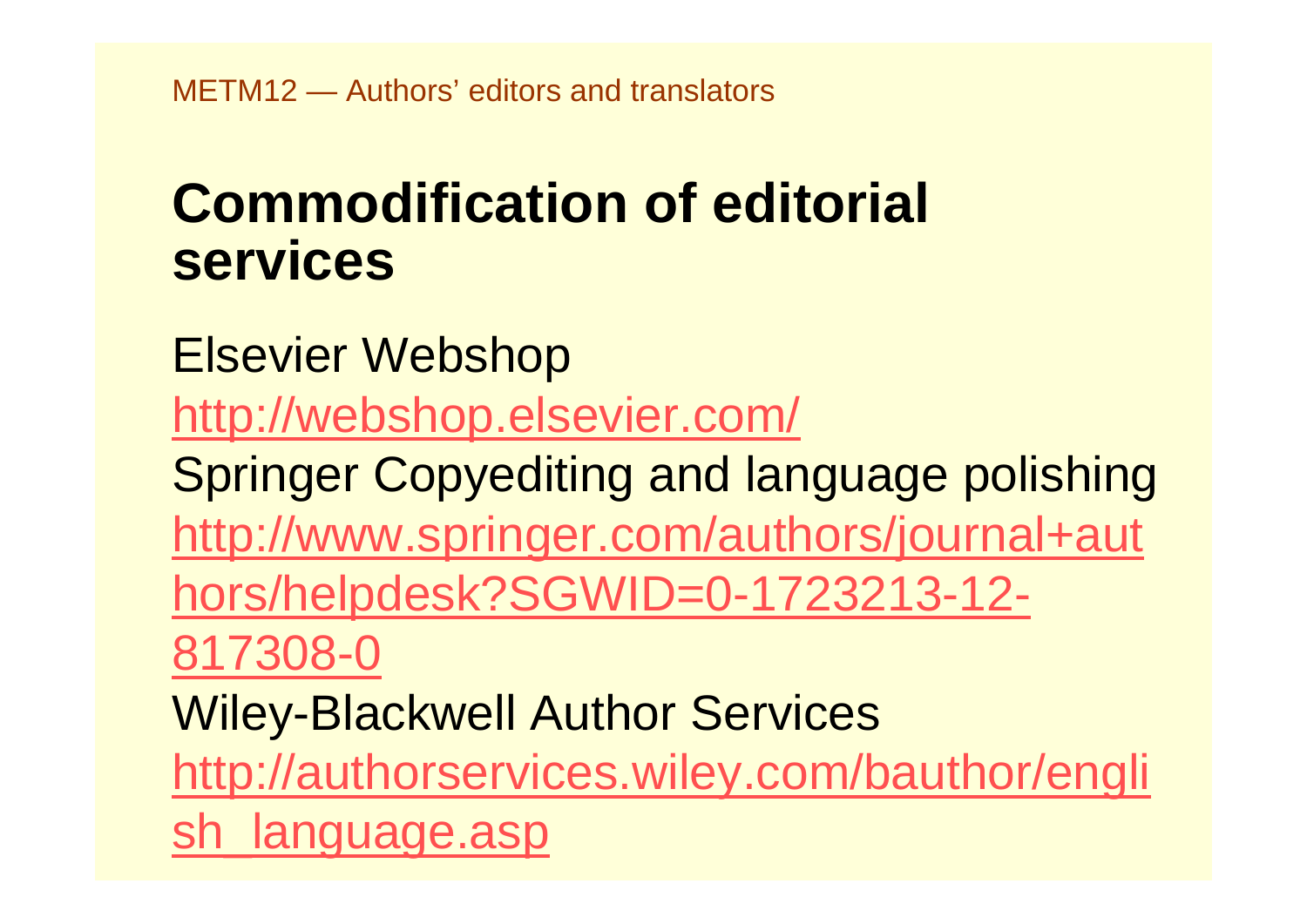### Macmillan Scientific Communications. Scientific Editing

[http://www.mscediting.com/service/terms.ht](http://www.mscediting.com/service/terms.html)  [ml](http://www.mscediting.com/service/terms.html)

"… you acknowledge and agree that Macmillan Scientific Communications and MSC Scientific Editing do not: …"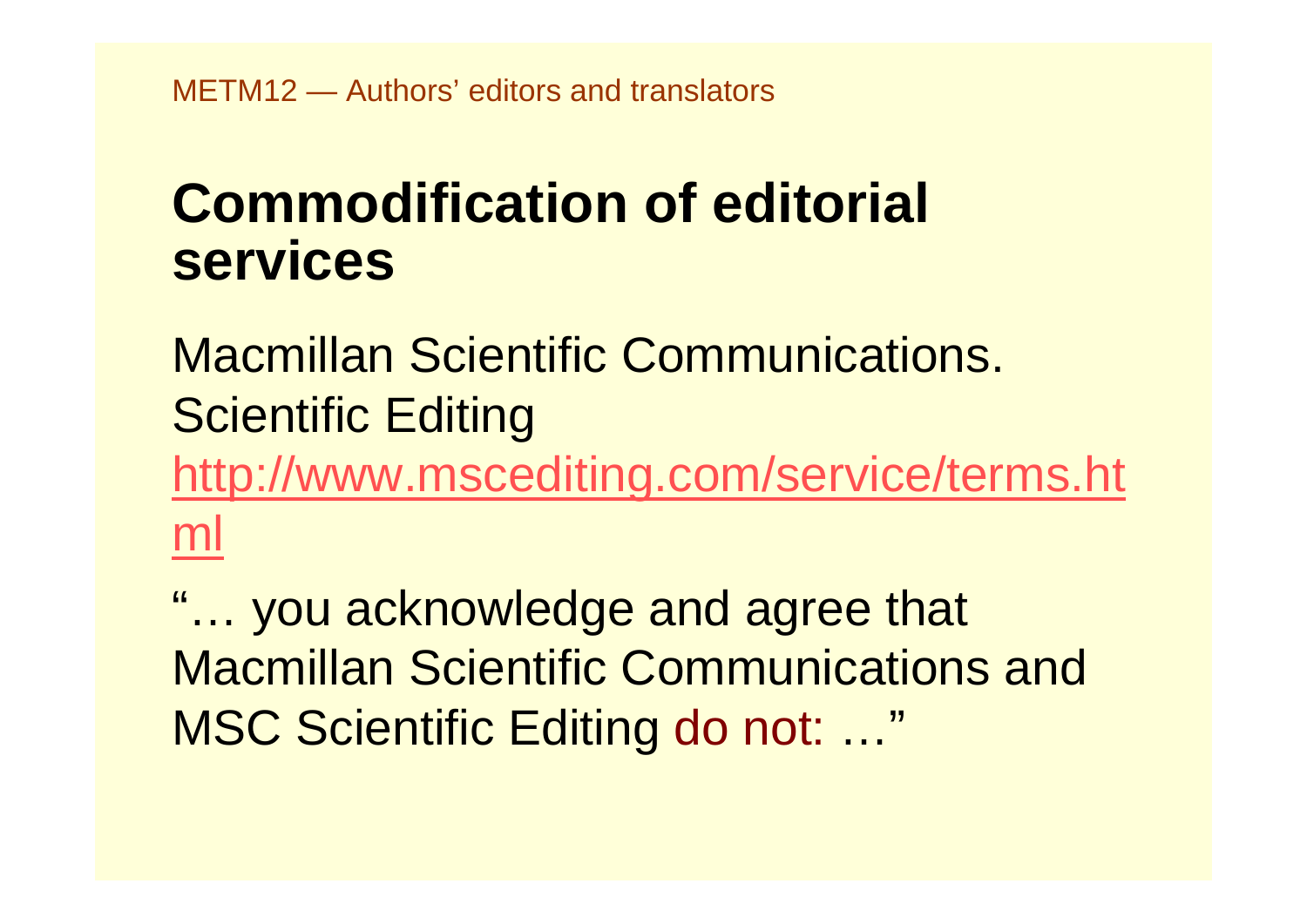Macmillan Scientific Communications "(i) review the substance of documents submitted to it; or (ii) guarantee the quality, accuracy or results of the services; or (iii) represent, warrant or guarantee that your use of the service will result in publication of your documents."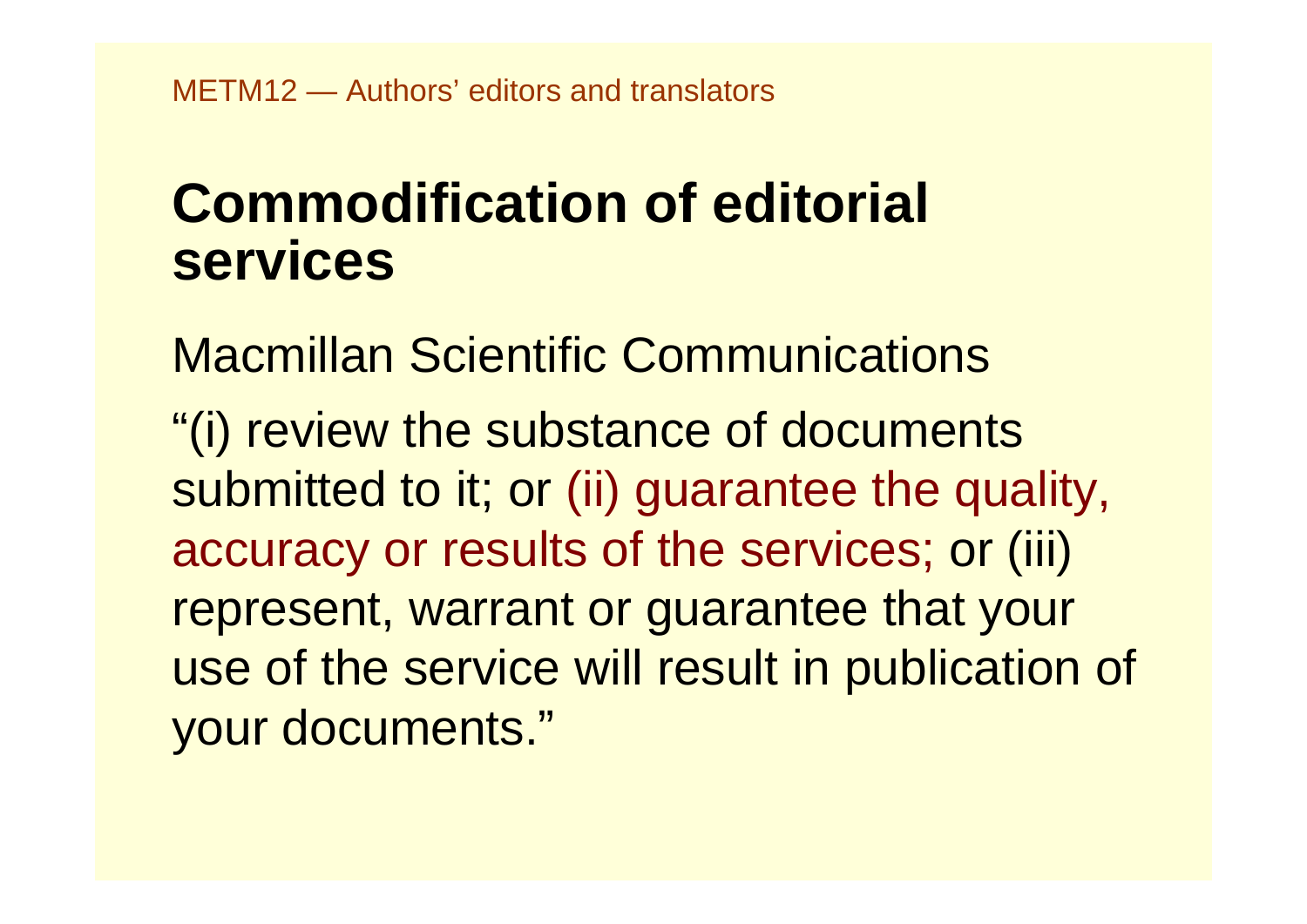<http://www.sciencemanager.com/>

[http://www.biomedicalediting.com/the](http://www.biomedicalediting.com/the-simple-guide-to-scientific-writing.php)[simple-guide-to-scientific-writing.php](http://www.biomedicalediting.com/the-simple-guide-to-scientific-writing.php)

<http://www.rubriq.com/>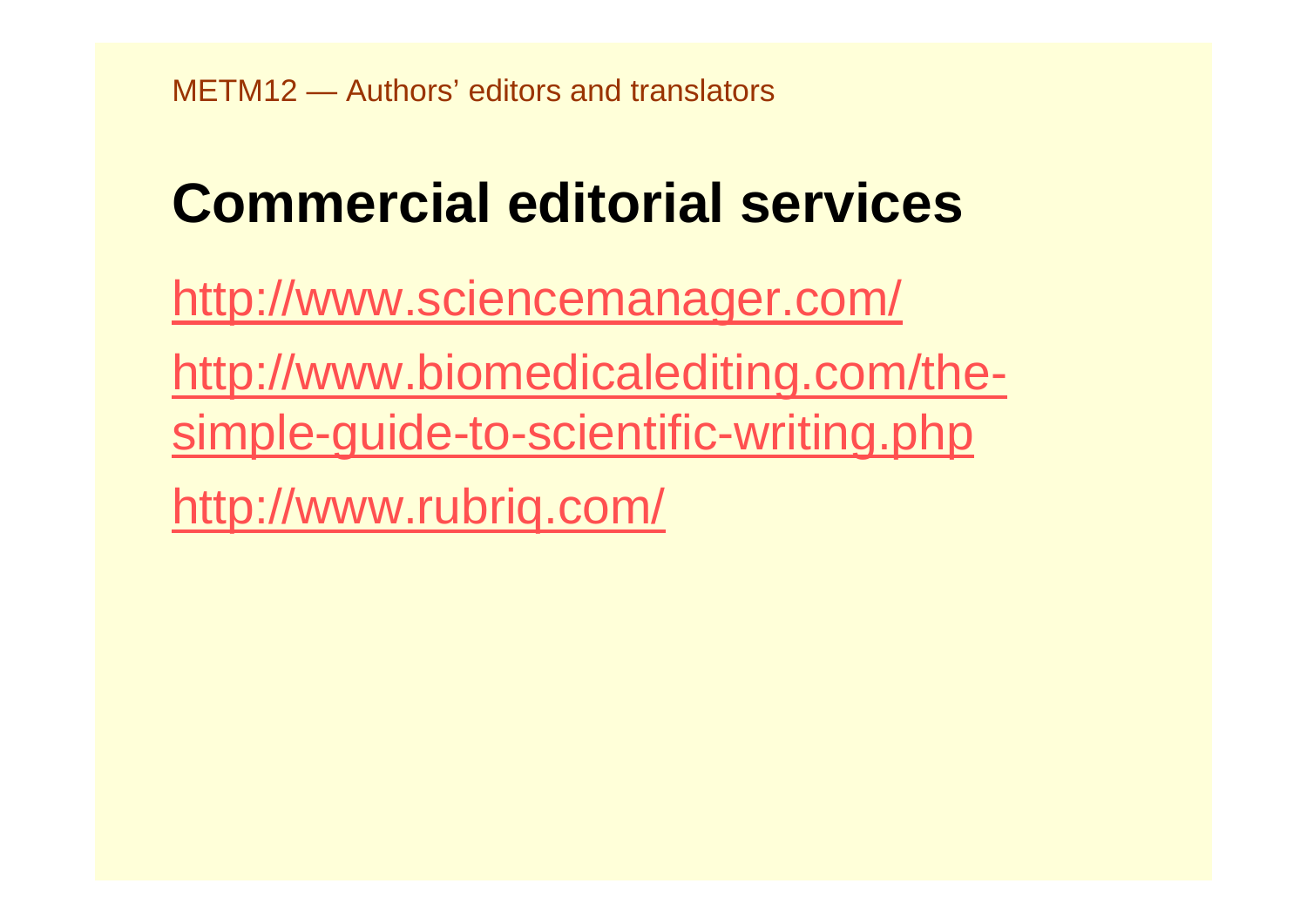"Our science editors ensure that your text is well written, **making it more likely that a scientific journal will accept your work for publication."**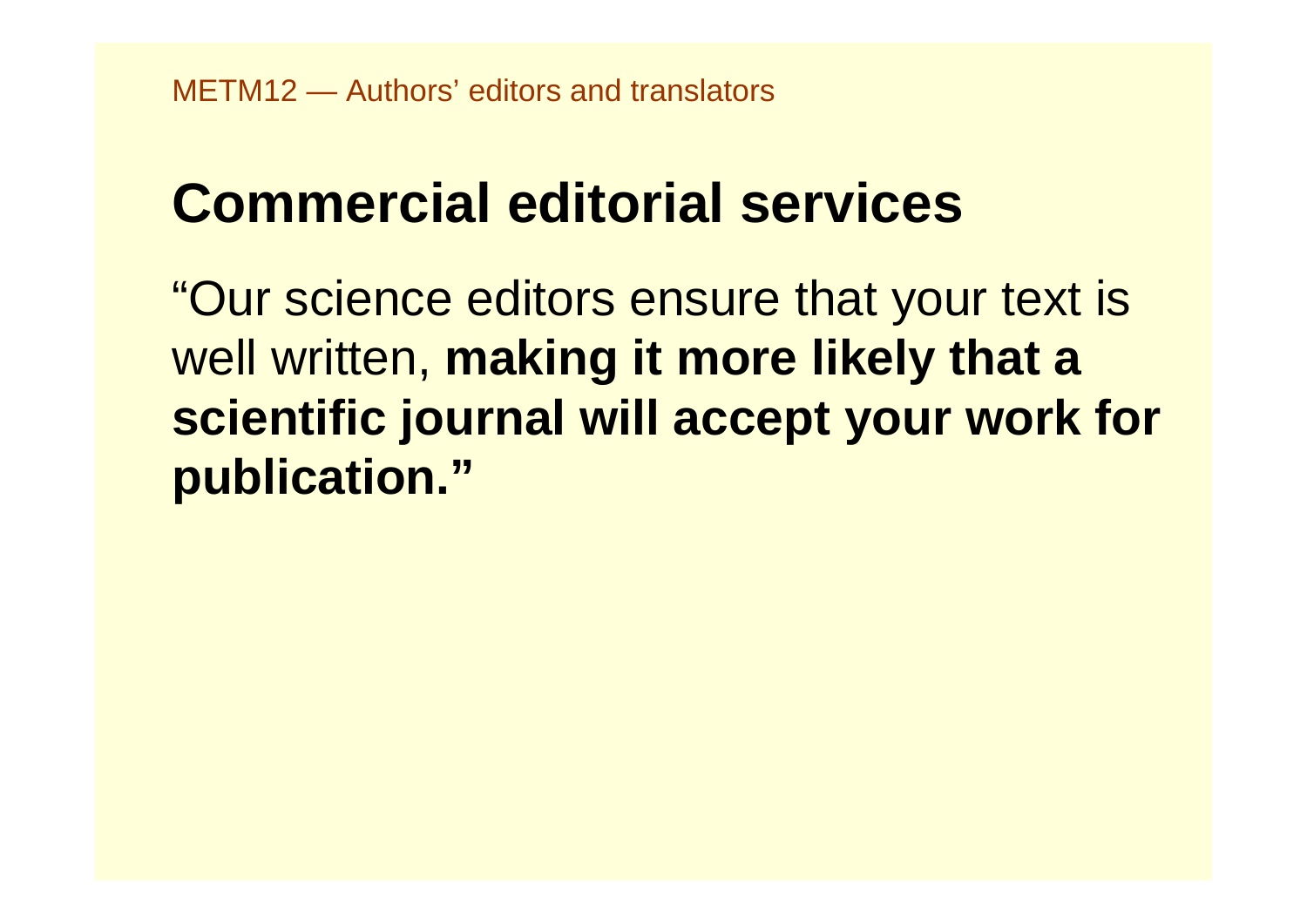"Writing a scientific paper is easy! Even if English is not your first language you can follow some simple guidelines **to make your paper more likely to be published AND better understood.** And for those for whom English IS a first language, you can equally benefit from these […] tips to turn your manuscript into a flowing, easy-to-read, and imminently publishable article."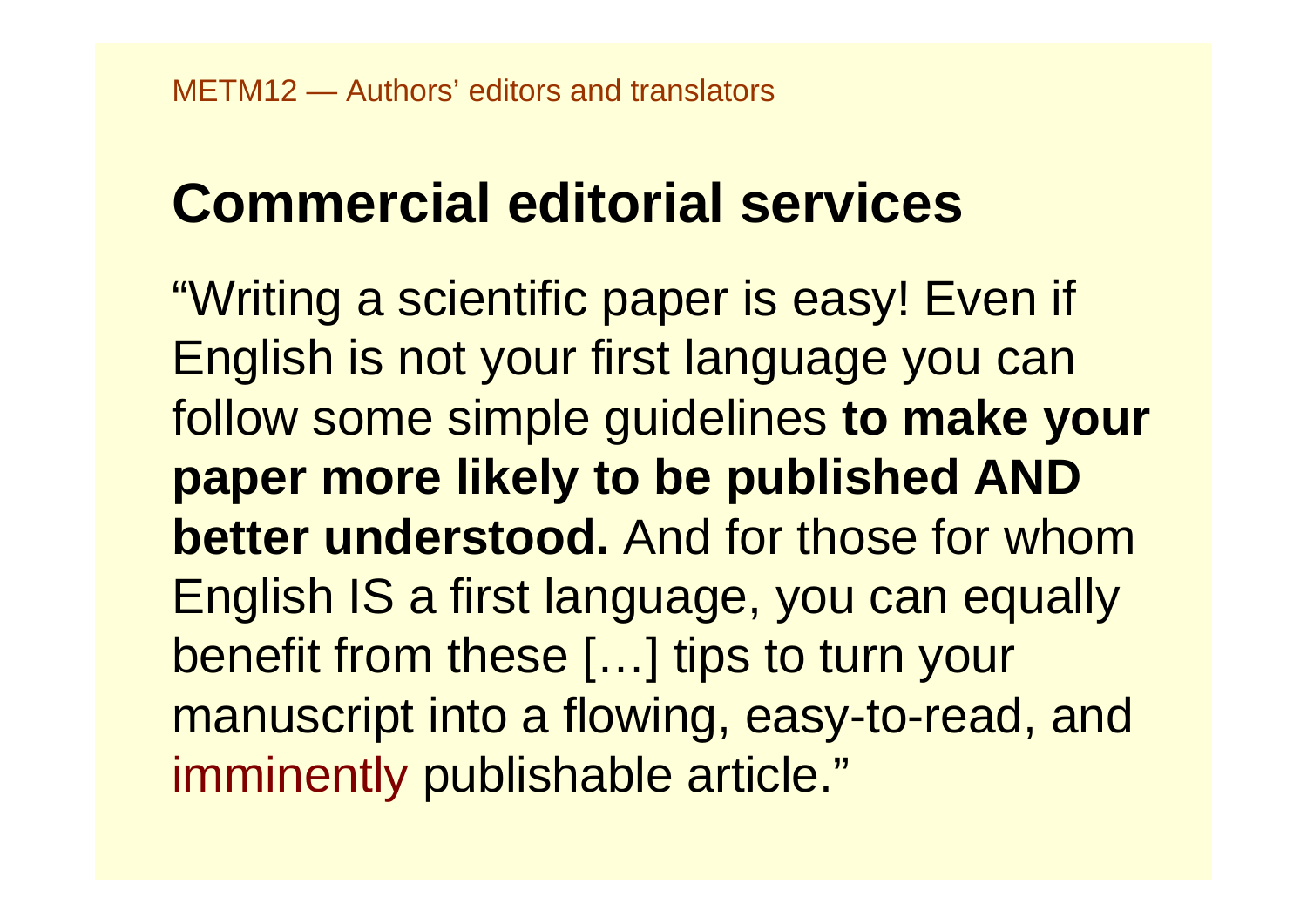"Discover the possiblities of independent peer review."

"Imagine the **time** you'd save with a oneweek peer review that also helped match you to the highest-impact journal for your paper. Find out how Rubriq can help you succeed...**faster**."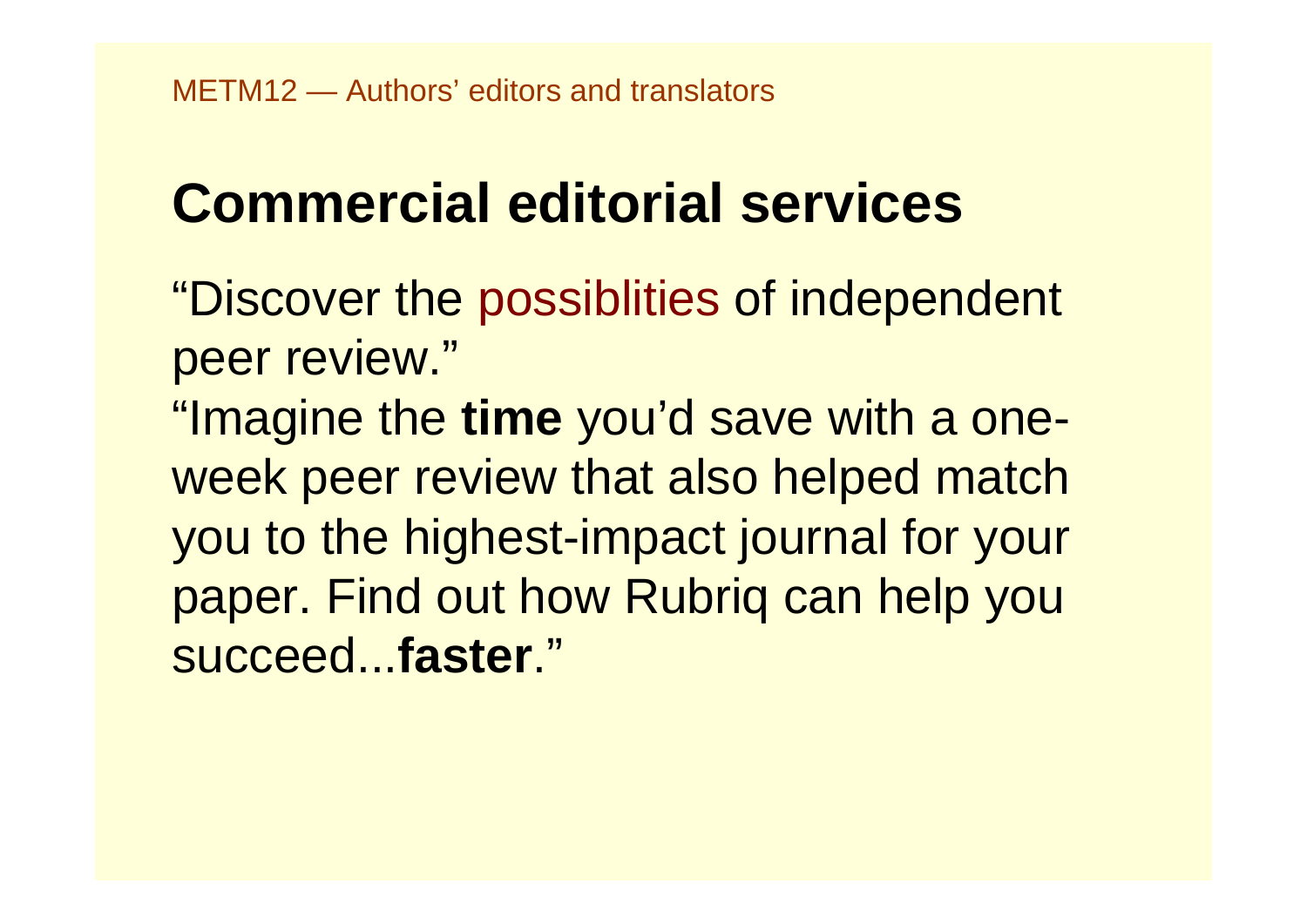# **Cutting corners on copyediting**

What price quality? Overseas outsourcing of editorial services

[http://www.sfep.org.uk/pub/news/outsourcing](http://www.sfep.org.uk/pub/news/outsourcing.asp)  [.asp](http://www.sfep.org.uk/pub/news/outsourcing.asp)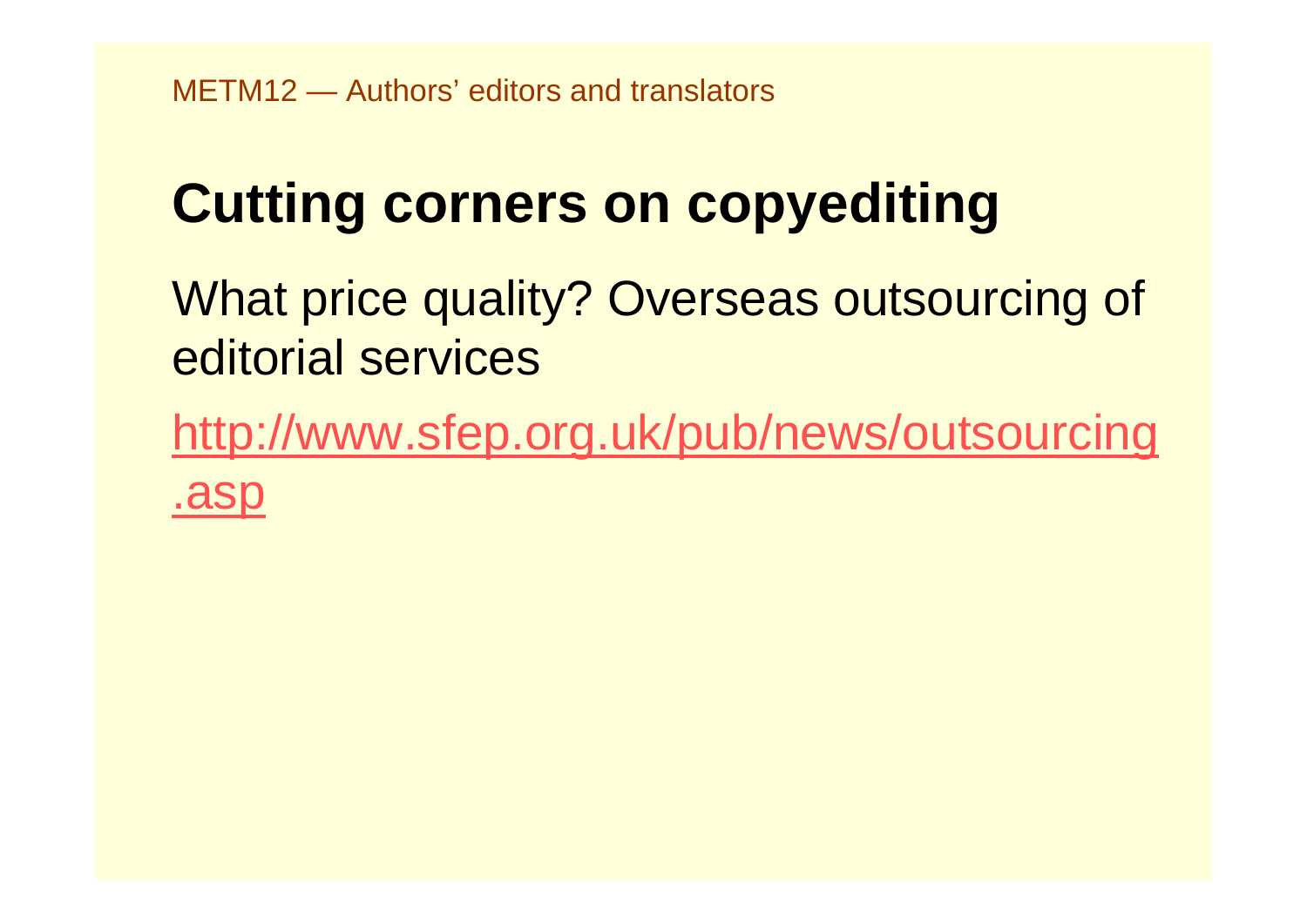# **Lost in translation**

Translation error in CSIC press release (*potente* translated as "powerful") led to inaccurate press coverage in English and Spanish (claiming 90% protective efficacy) of an HIV vaccine in a Phase I study. Press release apparently written in both languages by the corresponding author.

http://tagbasicscienceproject.typepad.com/tags\_basic\_science\_vaccin/2011/09/l [ost-in-translation-crazy-claims-about-mva-b-hiv-vaccine-candidate-.html](http://tagbasicscienceproject.typepad.com/tags_basic_science_vaccin/2011/09/lost-in-translation-crazy-claims-about-mva-b-hiv-vaccine-candidate-.html)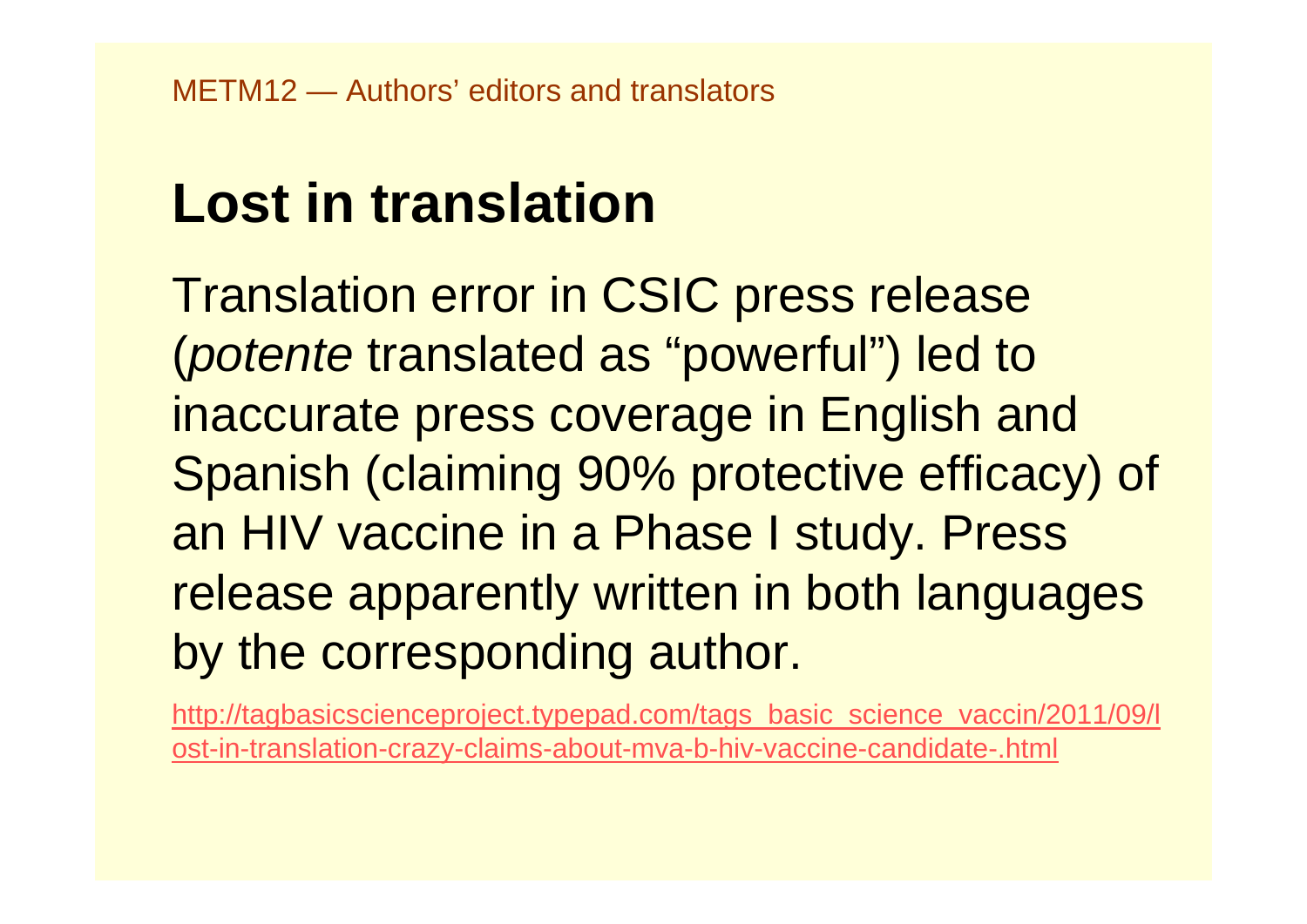## **3. Result of decreased editorial support:**

Authors need to be responsible for their own quality control before journal peer review.

"Who fixes what?" (Shashok and Kerans 2001) has become "Who prepares researchers to succeed in the international research publication game?"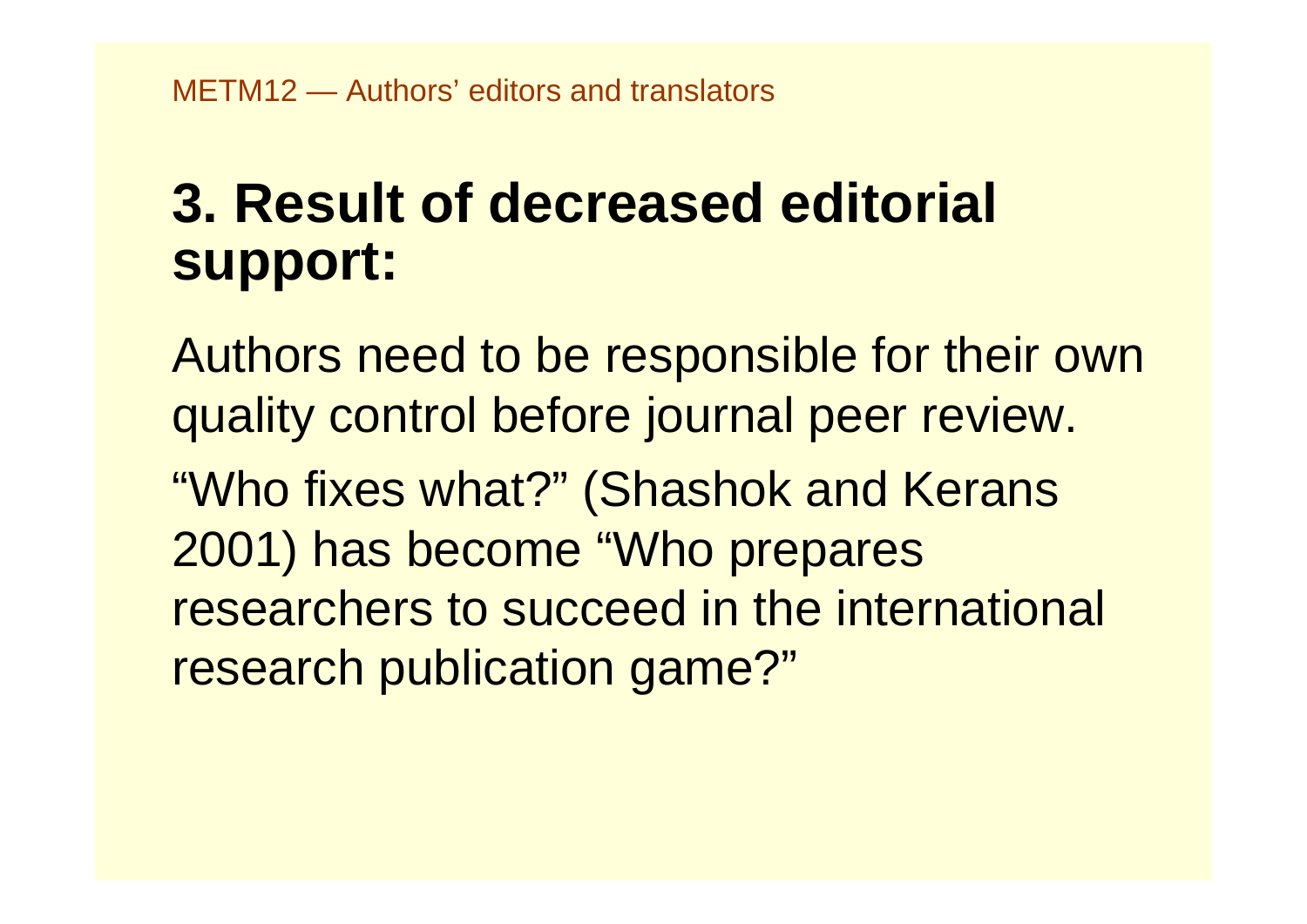#### METM12 — Authors' editors and translators

## **AuthorAID**

AuthorAID - Wikipedia, the free encyclopedia



Featured content **Current events** Random article Donate to Wikipedia

developing countries in preparing academic articles for publication in peer-reviewed journals. Phyllis Freeman and Anthony Robbins @, co-editors of the Journal of Public Health Policy (JPHP)  $\mathcal{P}$ , first suggested the name and concept in 2004 and published "Closing the 'publishing gap' between rich and poor" about AuthorAID on the Science and Development Network (SciDev.Net), [1] in 2005.<sup>[2]</sup>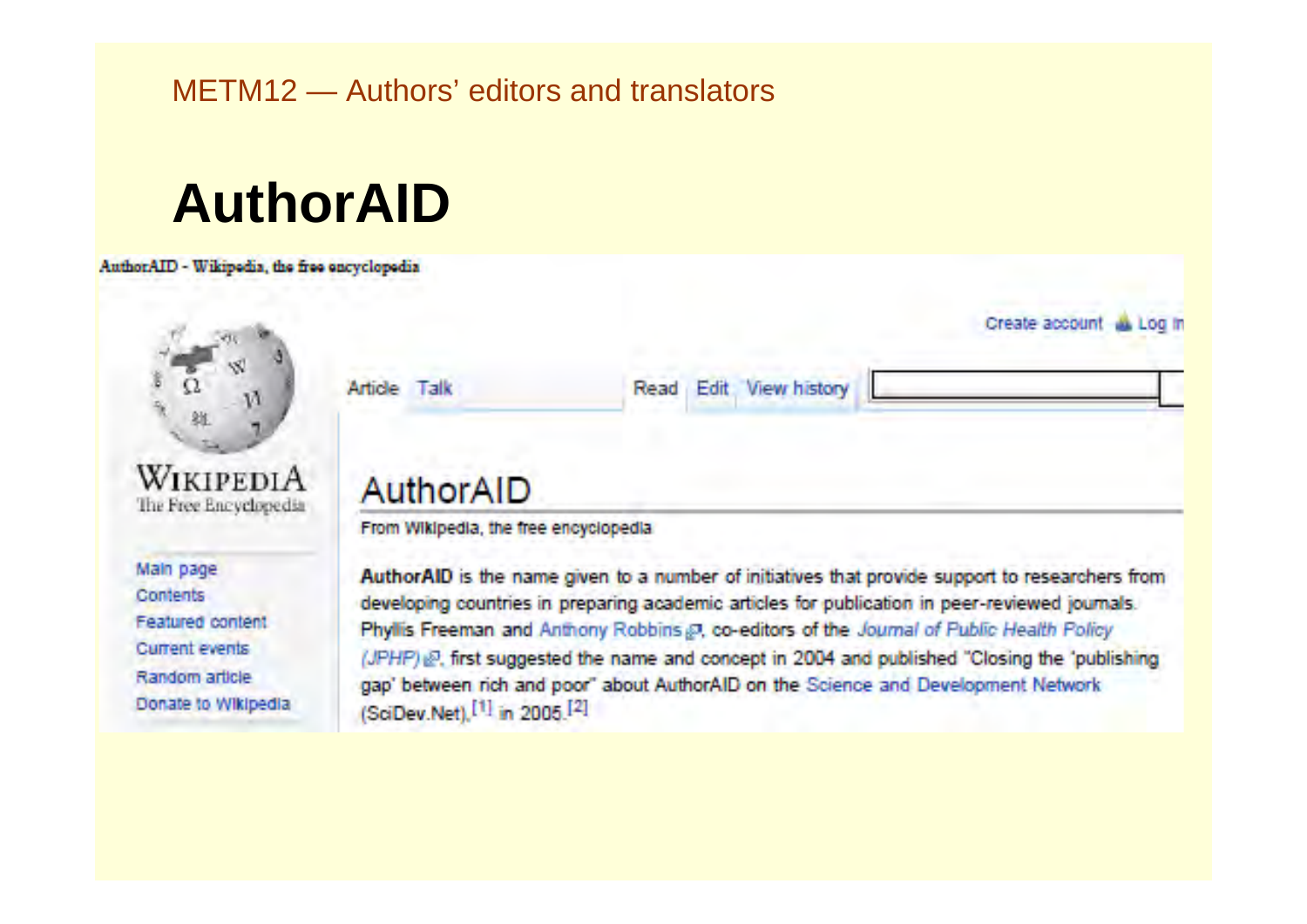# **Support also needed for:**

- Publishing and communication strategy
- Meeting gatekeepers' expectations for research and publication ethics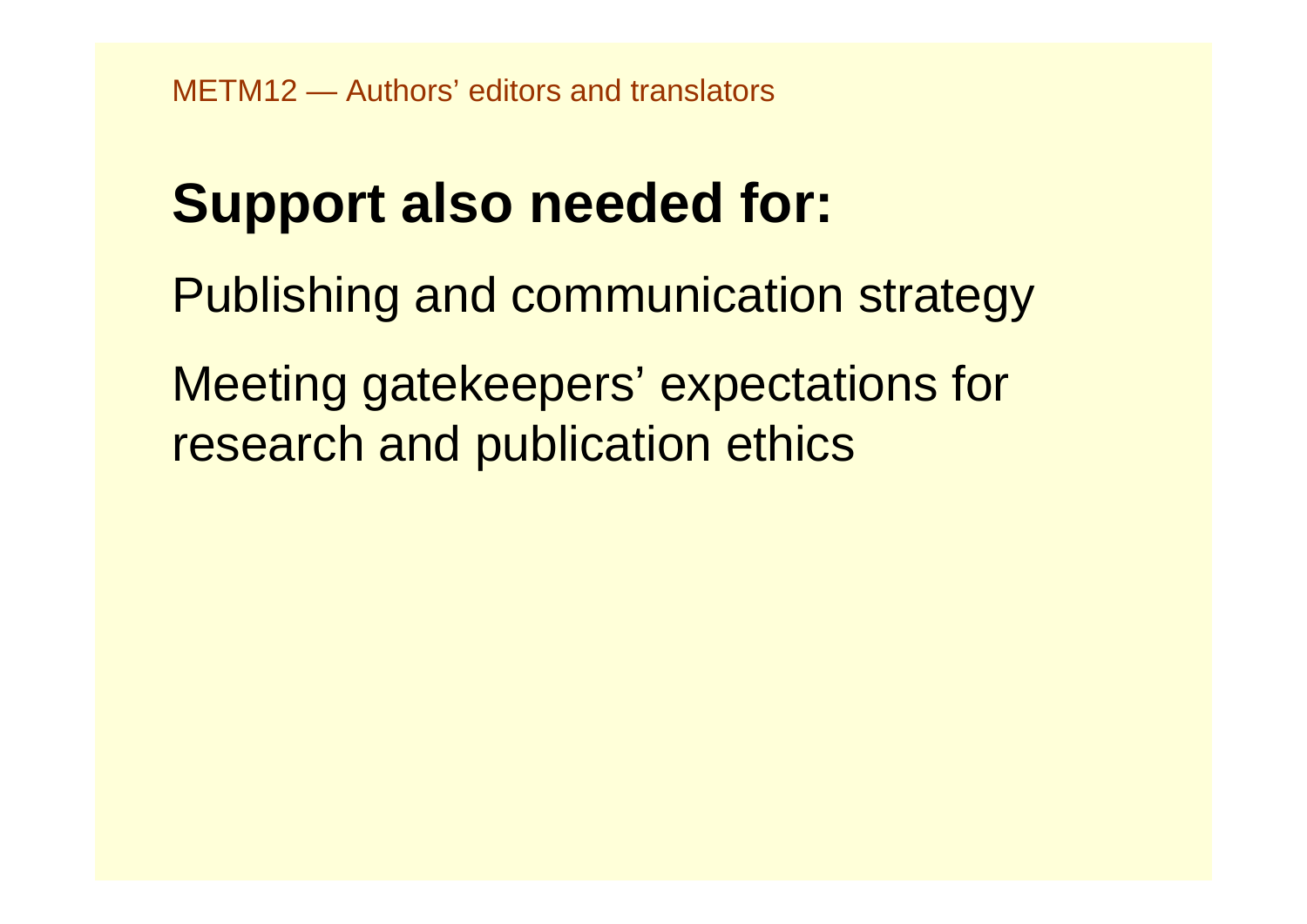# **Publishing strategy**

"If submitting to a fancy journal, the only way it will even be sent out for review (assuming you are not famous or an ex-colleague of the editor) is if you spin and exaggerate the results, beginning with the cover-letter (which, after all, serves no other purpose than to allow the editors to make decisions about a paper without having to read it)."

Briggs M. Comment posted October 22, 2012 at 7:24. [http://retractionwatch.wordpress.com/2012/10/22/researchers-stop-the-spin](http://retractionwatch.wordpress.com/2012/10/22/researchers-stop-the-spin-and-boasting-in-articles-say-other-researchers/)[and-boasting-in-articles-say-other-researchers/](http://retractionwatch.wordpress.com/2012/10/22/researchers-stop-the-spin-and-boasting-in-articles-say-other-researchers/)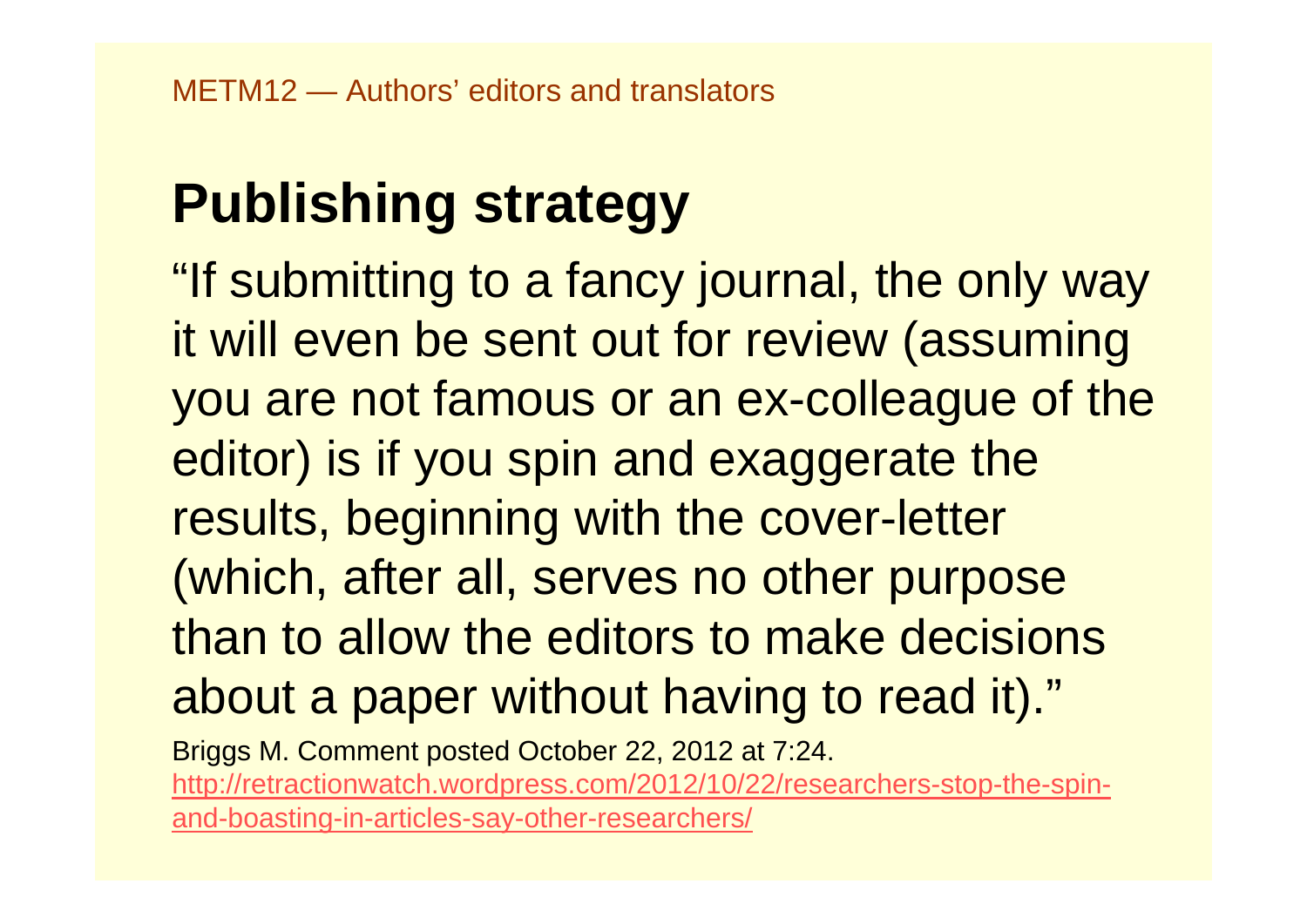## **Building scientific capacity in developing countries**

"English 'scientese' is not every scientist's native language (Netzel et al, 2003). Similarly, it is not easy to decipher the hidden 'codes' regarding which journal to target, how to compose a cover letter, how many figures to include and how to structure the discussion."

Harris E. Building scientific capacity in developing countries. EMBO Reports 2004; 5(1): 7-11[. http://www.who.int/rpc/meetings/Harris\\_EMBO.pdf](http://www.who.int/rpc/meetings/Harris_EMBO.pdf)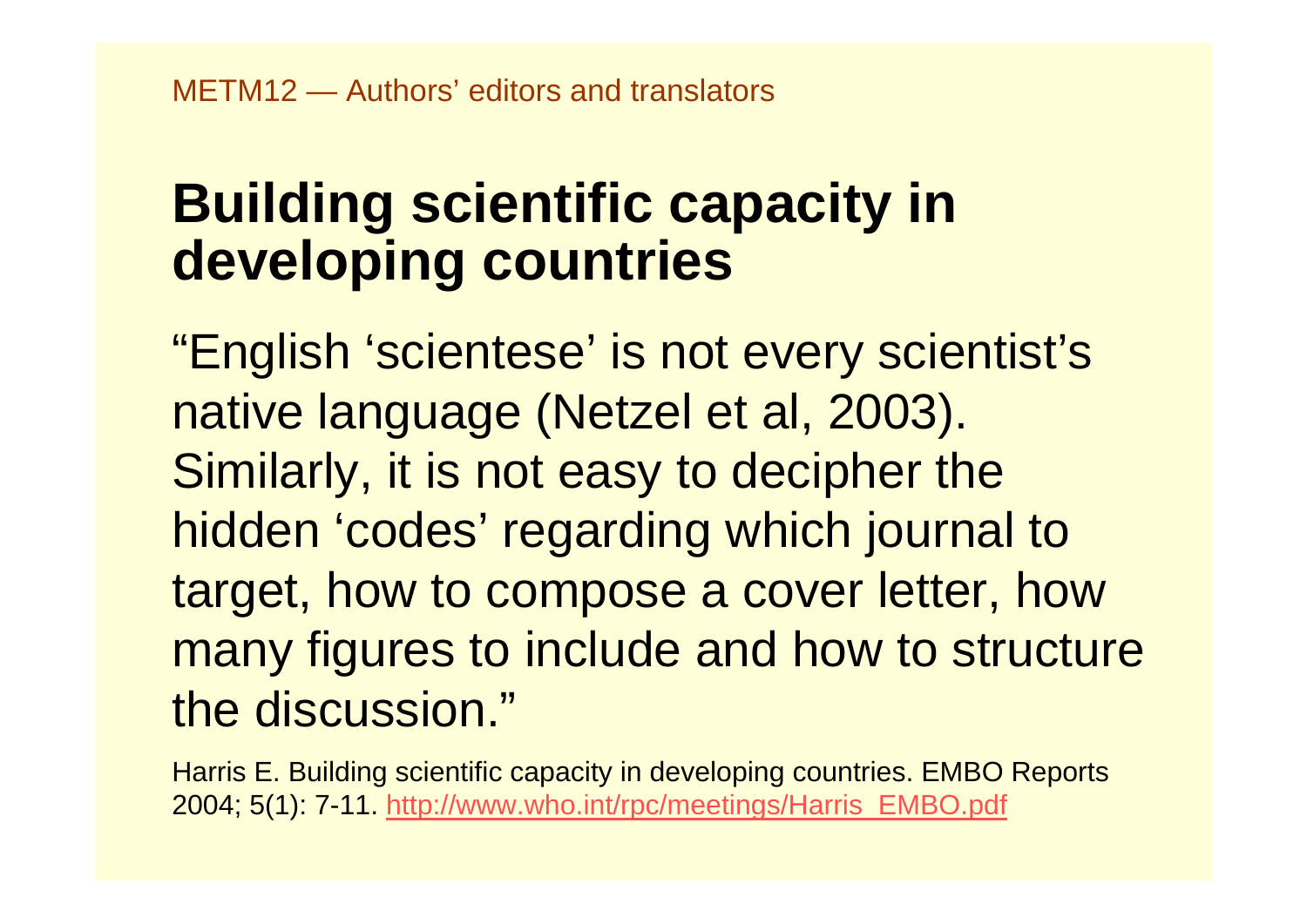## **Building scientific capacity in developing countries**

### "A scientist is not expected to be either a professional writer or a translator."

Netzel R, Perez-Iratxeta C, Bork P, Andrade MA. Country-specific variations of the English language in the biomedical literature. EMBO Rep 2003; 4: 446–451 <http://www.nature.com/embor/journal/v4/n5/pdf/embor833.pdf>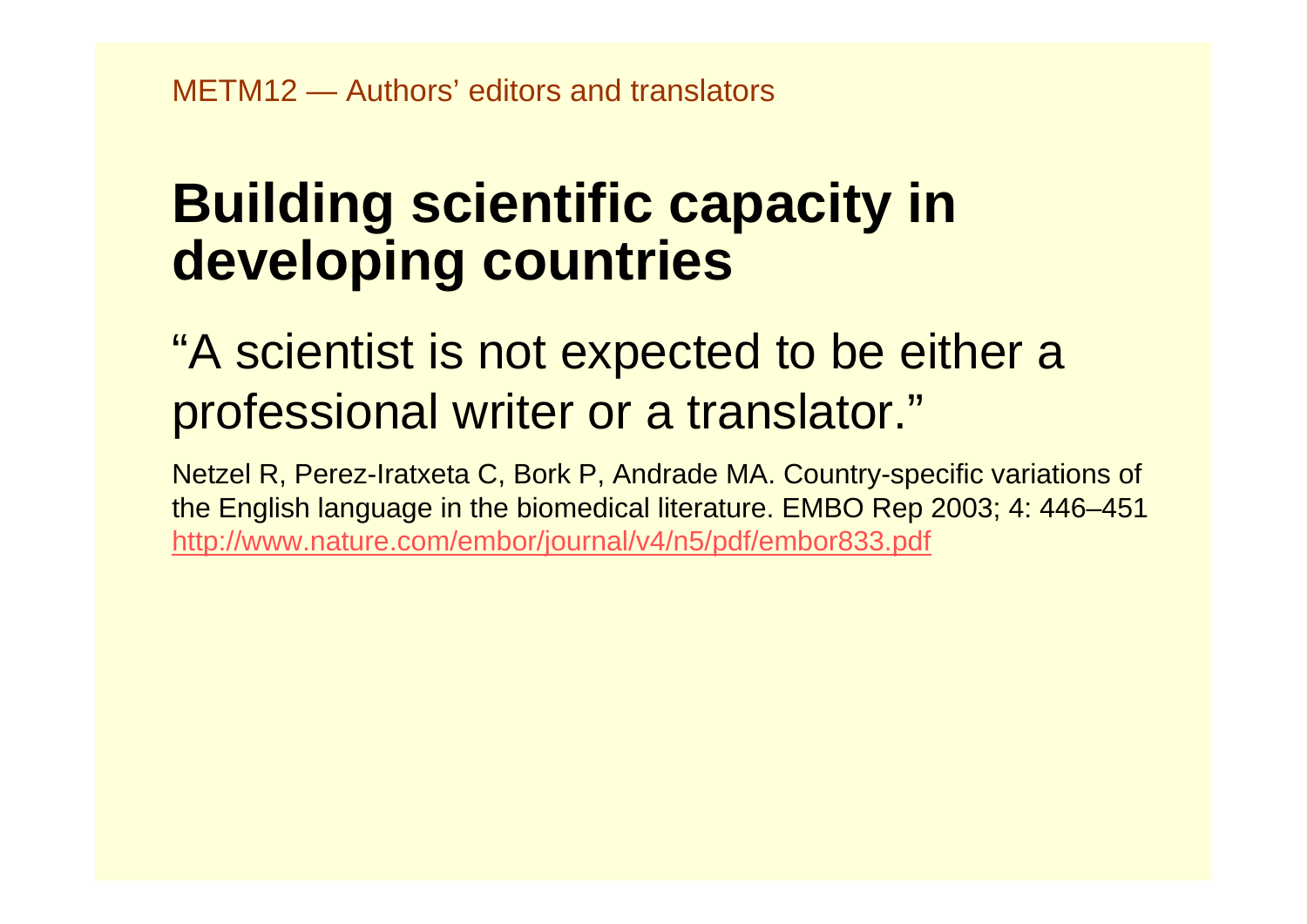METM12 — Authors' editors and translators

## **Ethics**

Retraction for plagiarism and duplicate publication more frequent in developing countries. Retraction for research fraud more frequent in developed countries where English is the first language.

Fang et al. PNAS 201[2 http://www.pnas.org/content/109/42/17028.abstract](http://www.pnas.org/content/109/42/17028.abstract) Stretton et al. Curr Res Med Opinion 2012 doi:10.1185/03007995.2012.728131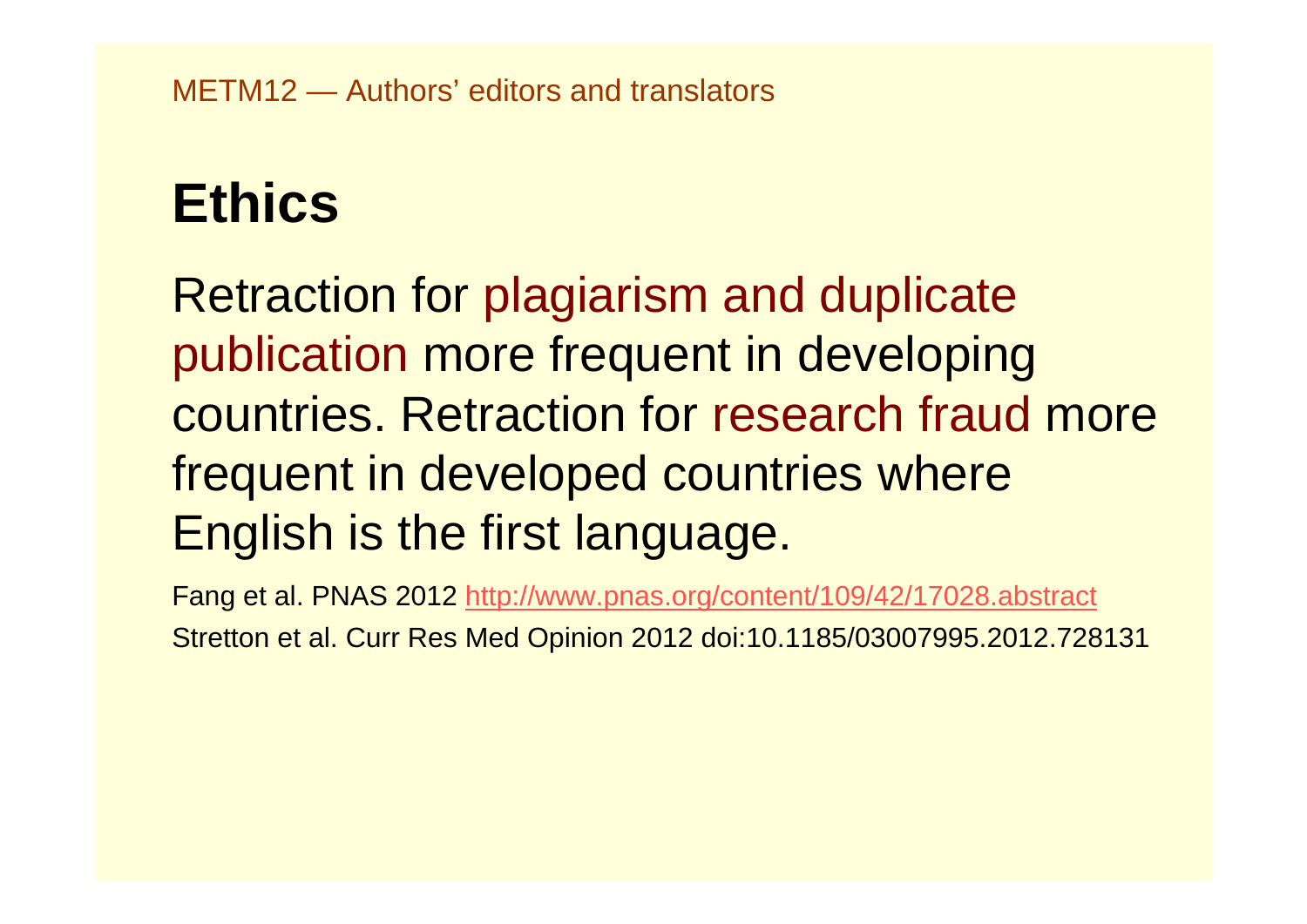# **Plagiarism, copy-and-paste writing**

Senior author an authority in the field, 1 other author probably a non-native user of English. Copy-and-paste writing confirmed, article retracted.

Plagiarism topples paper co-authored by top tamoxifen scientist [http://retractionwatch.wordpress.com/2012/07/27/plagiarism-topples-paper-co](http://retractionwatch.wordpress.com/2012/07/27/plagiarism-topples-paper-co-authored-by-top-tamoxifen-scientist/#more-8903)[authored-by-top-tamoxifen-scientist/#more-8903](http://retractionwatch.wordpress.com/2012/07/27/plagiarism-topples-paper-co-authored-by-top-tamoxifen-scientist/#more-8903)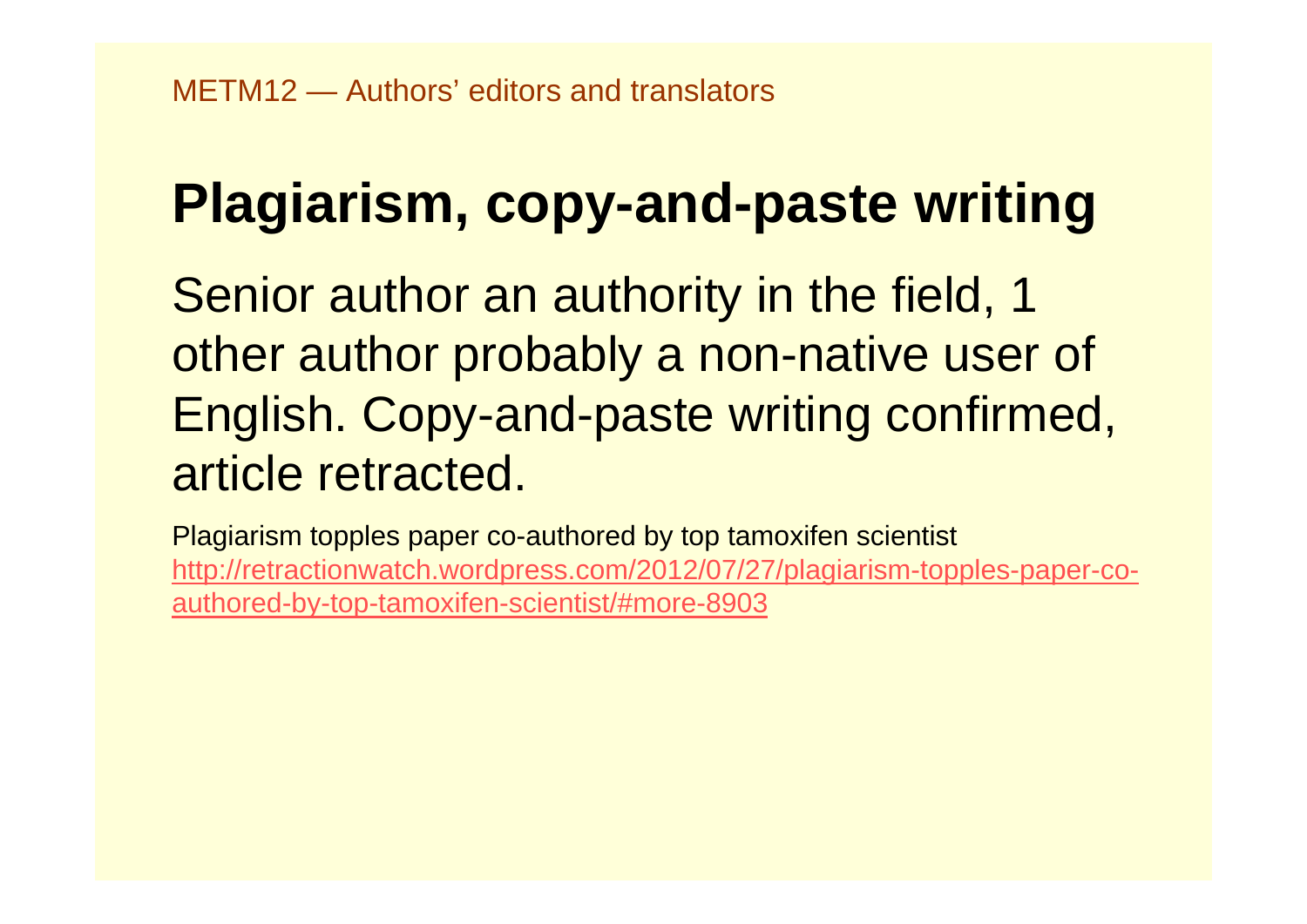### **4. New opportunities for authors' editors and translators**

New types of language, editing and communication support

New media and genres

New clients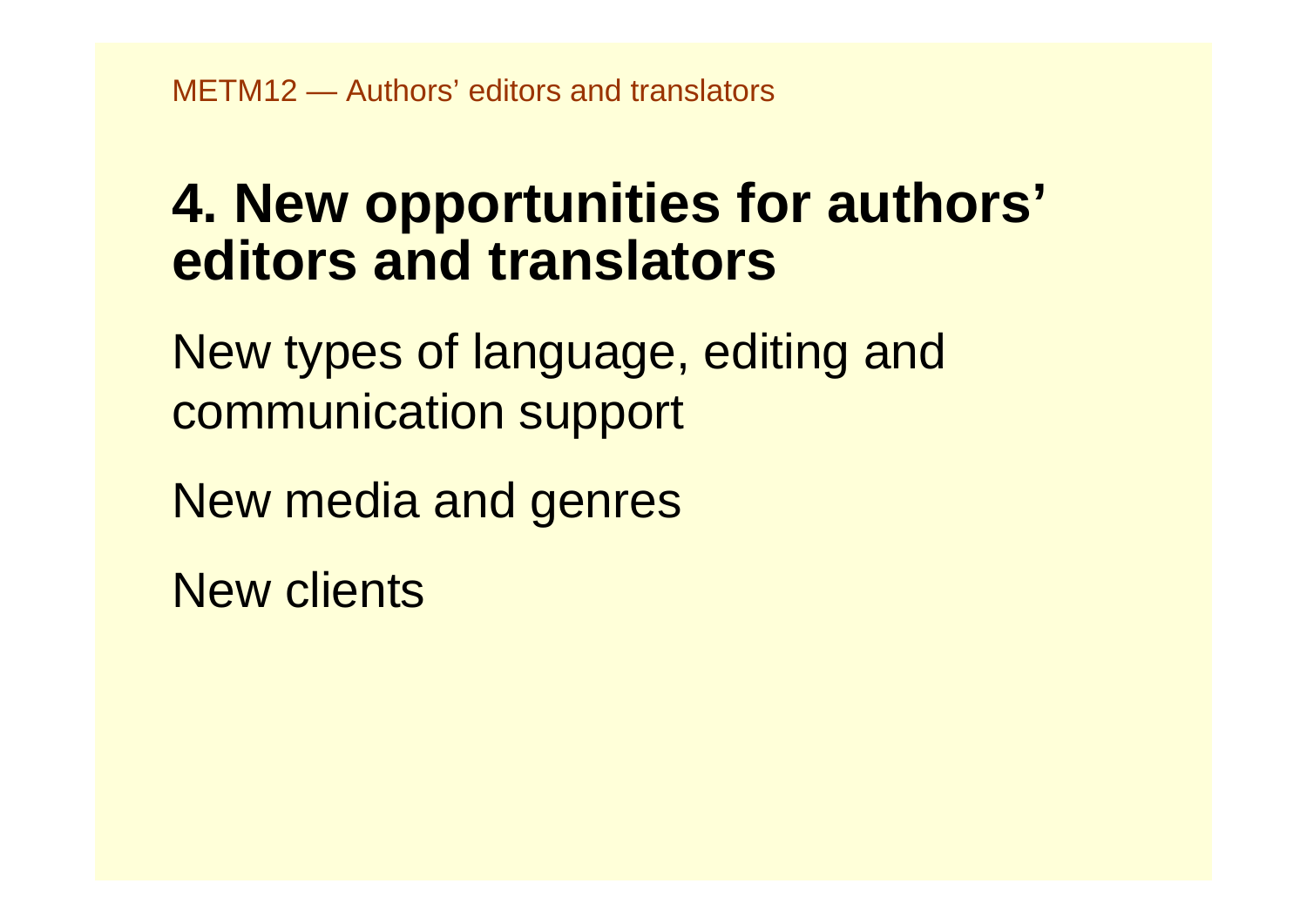## **New roles**

Other types of communication services Training in communication skills and strategies in emerging science media Mentoring (training in publication ethics) **Access to education, training and mentoring, not lectures about what is right and wrong**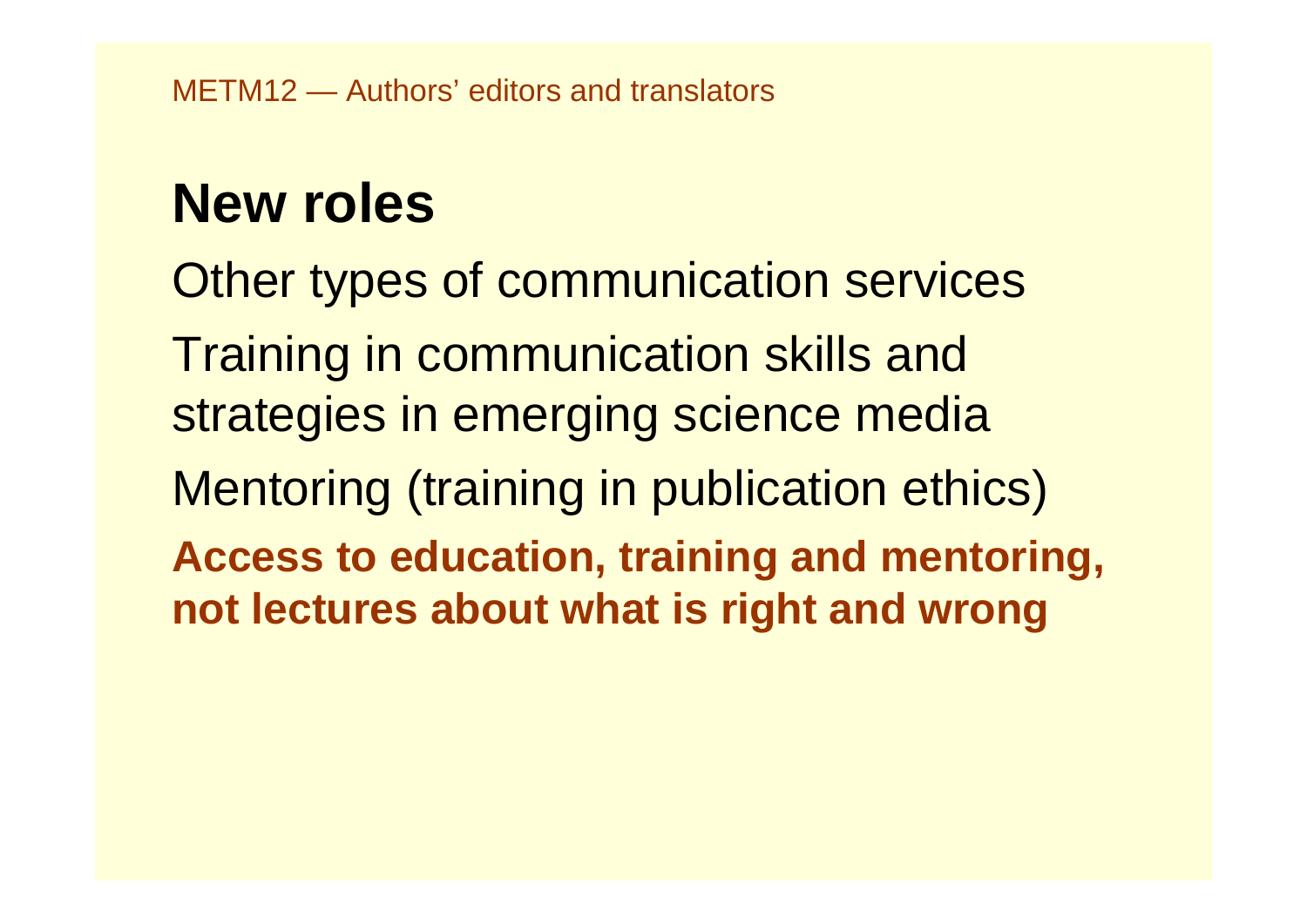## **New responsibilities?**

### What should we do if we suspect misconduct?



#### **http://ori.hhs.gov**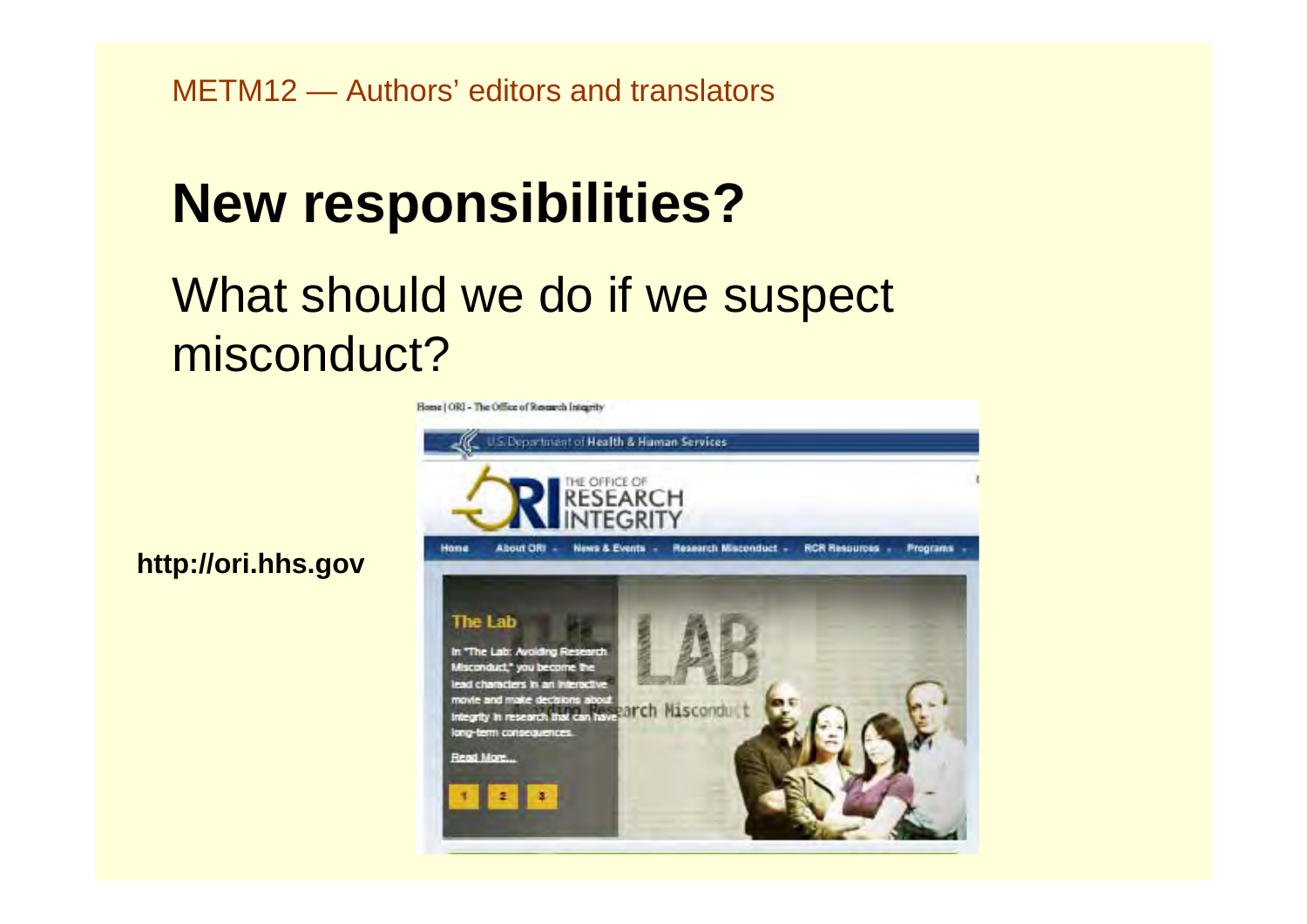METM12 — Authors' editors and translators

### **How can we help?**

Attenti alle bufale<http://attentiallebufale.it/about/>

AuthorAID in the Eastern Mediterranean[http://www.authoraidem.org](http://www.authoraidem.org/)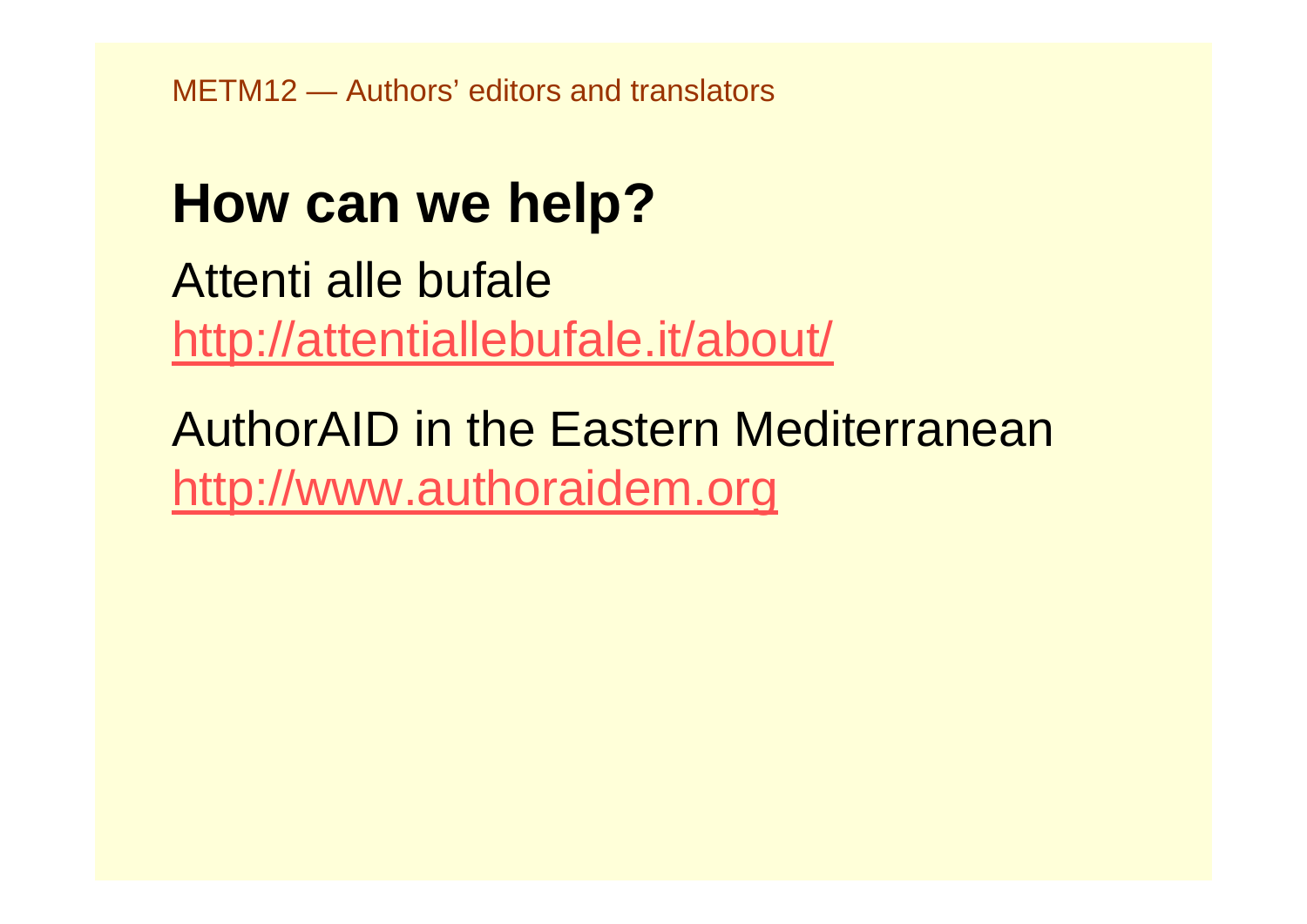## **How can we help?**

De Jager M. Striking a blow for originality. A note from the copy editor [http://www.pensiero.it/news/pdf/tumori](http://www.pensiero.it/news/pdf/tumori-comment-marijedeJager.pdf)[comment-marijedeJager.pdf](http://www.pensiero.it/news/pdf/tumori-comment-marijedeJager.pdf)

Matarese V, editor. Supporting Research Writing: Roles and Challenges in Multilingual **Settings** 

[http://www.woodheadpublishing.com/en/boo](http://www.woodheadpublishing.com/en/book.aspx?bookID=2526&ChandosTitle=1)  [k.aspx?bookID=2526&ChandosTitle=1](http://www.woodheadpublishing.com/en/book.aspx?bookID=2526&ChandosTitle=1)